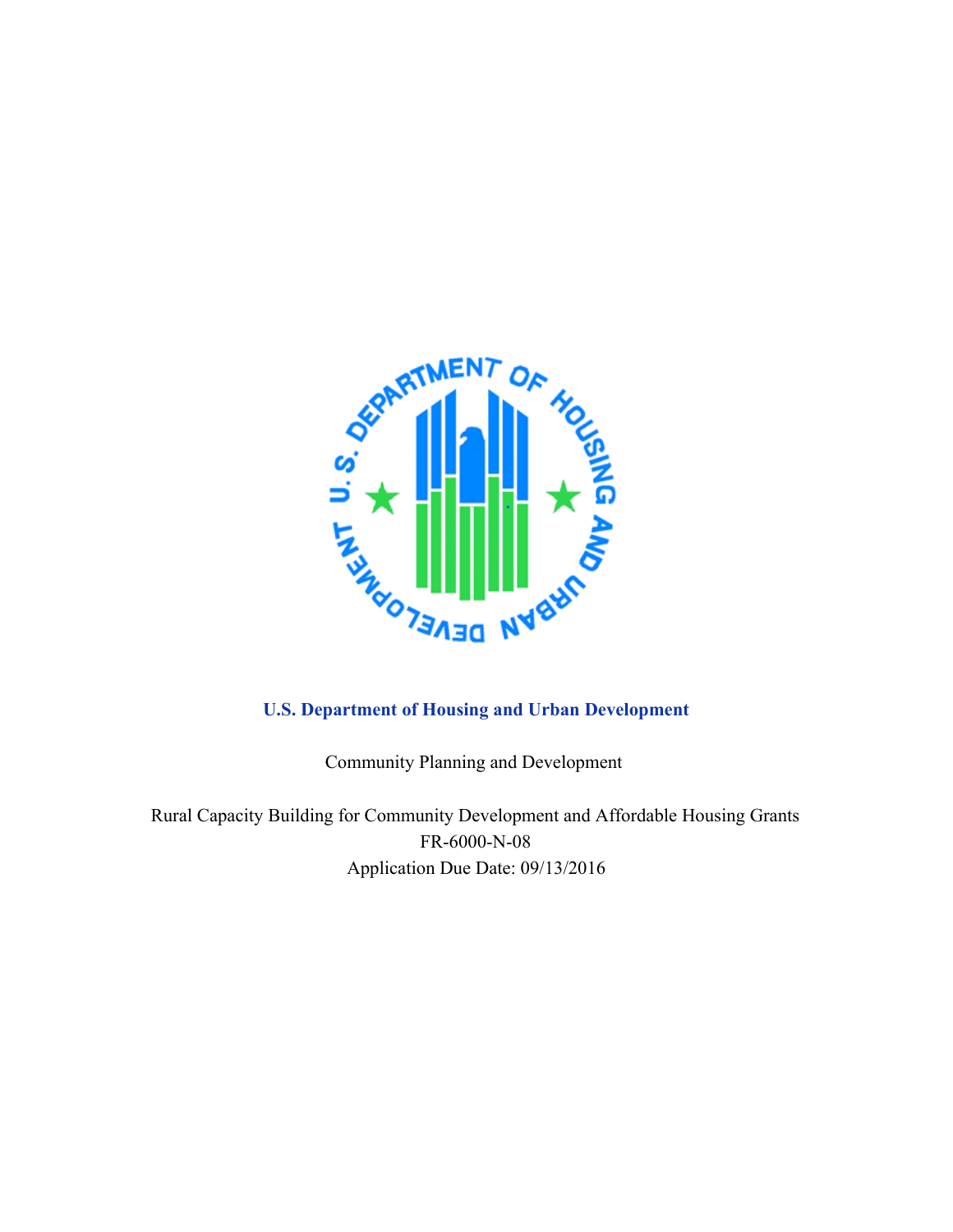### Rural Capacity Building for Community Development and Affordable Housing Grants FR-6000-N-08

# TABLE OF CONTENTS

- I. [Funding Opportunity Description.](#page-2-0)
- II. [Award Information.](#page-5-0)
- III. [Eligibility Information.](#page-6-0)
	- A. Eligible Applicants.
	- B. Cost Sharing or Matching.
	- C. Other.
- IV. **[Application and Submission Information.](#page-13-0)** 
	- A. Obtaining an Application Package.
	- B. Content and Form of Application Submission.
	- C. System for Award Management (SAM) and Dun and Bradstreet Universal Numbering System (DUNS) Number.
	- D. Application Submission Dates and Times.
	- E. Intergovernmental Review.
	- F. Funding Restrictions.
	- G. Other Submission Requirements.
- V. **[Application Review Information.](#page-18-0)** 
	- A. Criteria.
	- B. Review and Selection Process.
	- C. Anticipated Announcement and Award Dates.
- VI. **[Award Administration Information.](#page-26-0)** 
	- A. Award Notices.
	- B. Administrative, National and Departmental Policy R equirements.
	- C. Reporting.
- VII. [Agency Contact\(s\).](#page-32-0)
- VIII. [Other Information.](#page-32-1)

IX. Appendix.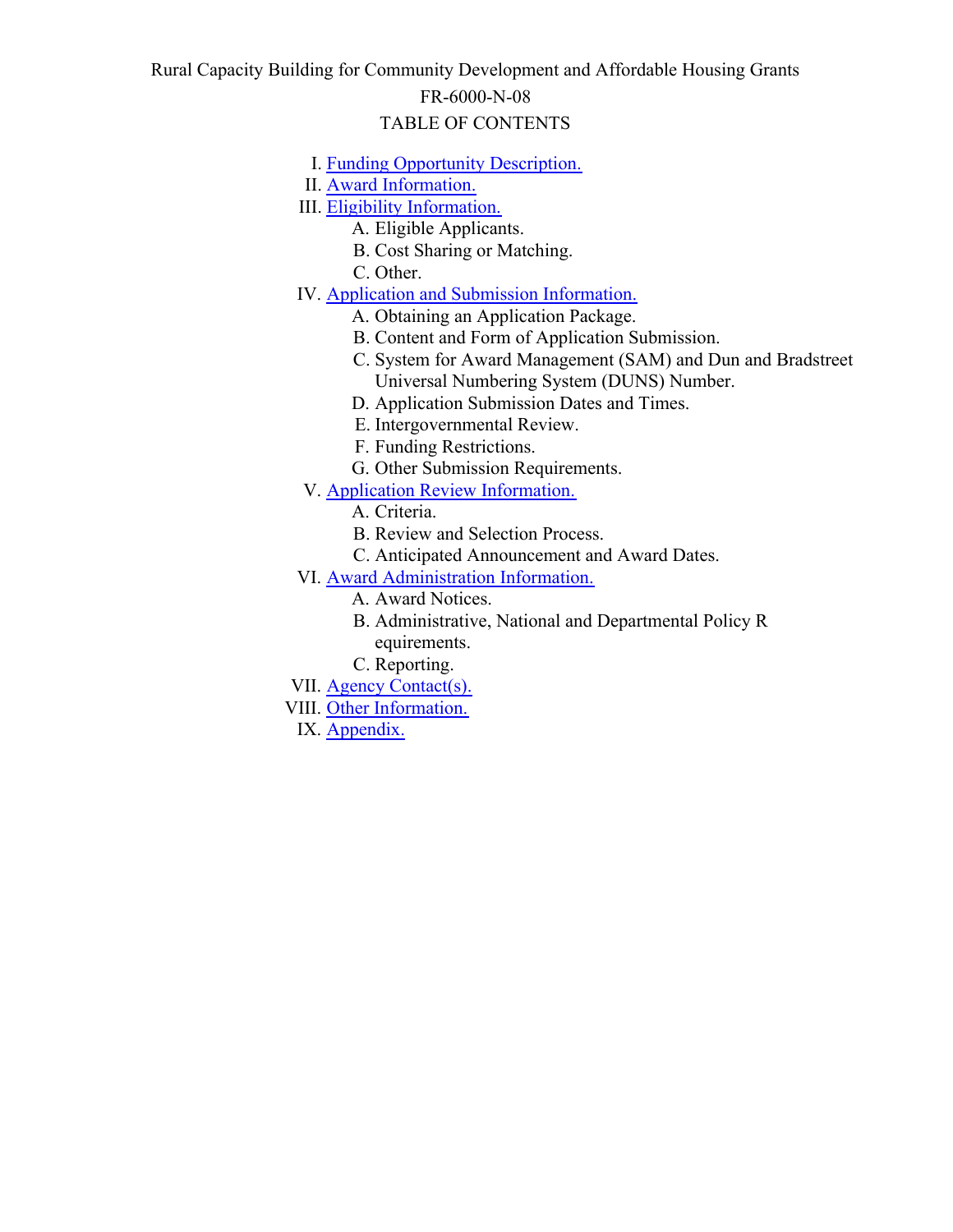### **U.S. Department of Housing and Urban Development**

| <b>Program Office:</b>             | <b>Community Planning and Development</b>                                                 |
|------------------------------------|-------------------------------------------------------------------------------------------|
| <b>Funding Opportunity Title:</b>  | Rural Capacity Building for Community Development and<br><b>Affordable Housing Grants</b> |
| <b>Announcement Type:</b>          | Initial                                                                                   |
| <b>Funding Opportunity Number:</b> | FR-6000-N-08                                                                              |
| <b>Primary CFDA Number:</b>        | 14.265                                                                                    |
| <b>Due Date for Applications:</b>  | 09/13/2016                                                                                |

**For Further Information Contact:** Please direct questions regarding the specific program requirements of this Program Notice of Funding Availability (NOFA) to the agency contact identified in Section VII. Please direct general questions regarding the FY2016 NOFAs to the Office of Strategic Planning and Management, Grants Management Division, at AskGMO@hud.gov. Persons with hearing or speech impairments may access these numbers via TTY by calling the Federal Relay Service at 1-800-877-8339.

#### **Additional Overview Information**

Incorporation of the General Section. HUD publishes a General Section each fiscal year that contains requirements for all applicants to HUD's various competitive grant programs, including this NOFA. Applications must meet all of the requirements of the General Section in addition to the requirements of this NOFA to be considered and potentially receive funding. The full title of the General Section is the General Section to HUD's Fiscal Year 2016 Notice<sup>[5]</sup> of Funding Availability for Discretionary Programs. Copies are available at [Grants.gov](http://www.grants.gov) or HUD's [Funds Available](http://portal.hud.gov/hudportal/HUD?src=/program_offices/administration/grants/fundsavail) page, [http: //portal.hud.gov /hudportal /HUD?src=](http://portal.hud.gov/hudportal/HUD?src=/program_offices/administration/grants/fundsavail) [/program\\_offices /administration /grants /fundsavail](http://portal.hud.gov/hudportal/HUD?src=/program_offices/administration/grants/fundsavail).

1. Participative Planning and Implementation. HUD encourages all applicants to HUD's competitive programs to ensure, where applicable, public decision making and meaningful participation throughout the visioning, development, and implementation of funded projects, by residents of affected areas and especially communities traditionally marginalized from planning processes. In seeking public participation, applicants and grantees must ensure that all communications are provided in a manner that is effective for persons with hearing, visual, and other communications-related disabilities consistent with Section 504 of the Rehabilitation Act of 1973 and, as applicable, the Americans with Disabilities Act. In addition Title VI of the Civil Rights Act of 1964, 42 U.S.C. 2000(d) and Executive Order 13166 require that grantees take responsible steps to ensure meaningful access to services, programs, and activities by persons with Limited English Proficiency (LEP persons).

2. OMB Approval Number(s): 2506-0195

The Rural Capacity Building program and the funding made available through this NOFA are authorized by the Consolidated Appropriations Act, 2016 (Public Law 114-113, approved December 18, 2015).

### <span id="page-2-0"></span>**I. Funding Opportunity Description.**

### **A. Program Description.**

**1. Purpose.**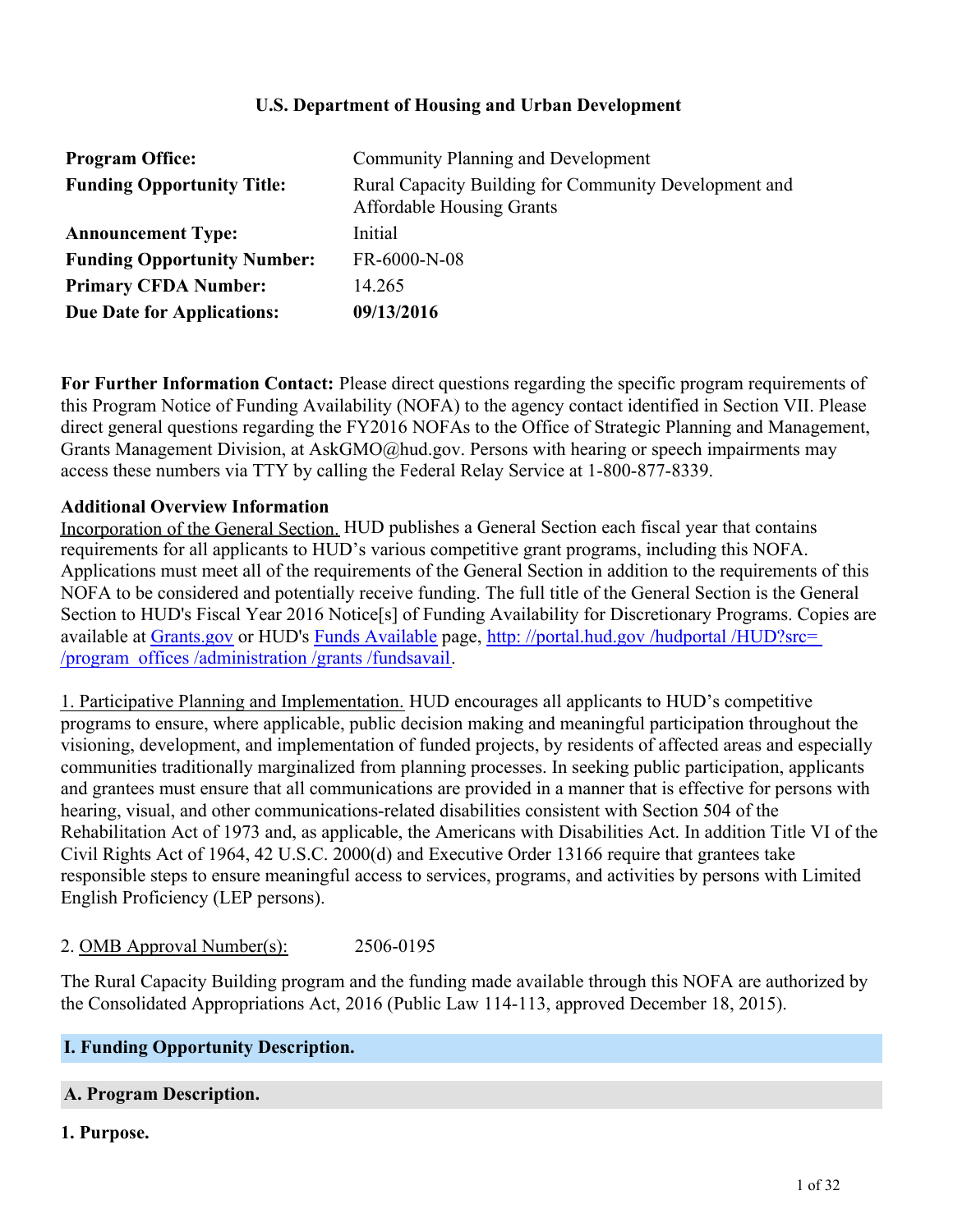HUD is making available through this NOFA \$5,000,000 for FY2016 Rural Capacity Building for Community Development and Affordable Housing Grants. Through funding of national organizations with expertise in rural housing and community development, the Rural Capacity Building program enhances the capacity and ability of rural housing development organizations, CDCs, CHDOs, local governments, and Indian Tribes to carry out community development and affordable housing activities that benefit low- and moderate-income families and persons in rural areas.

# **2. Changes from Previous NOFA.**

The FY16 Rural Capacity Building for Affordable Housing program NOFA contains minimal material changes from FY2015. To increase your chance of success, please be sure to read this announcement fully and carefully.

# **3. Definitions.**

a. Eligibility Requirements – Eligibility requirements are those requirements that must be met for an application to be eligible for funding. Deficiencies in meeting an eligibility requirement may be categorized as either curable or non-curable.

b. Threshold Requirement – Threshold requirements are a category of eligibility requirements. A threshold requirement is a requirement that must be met in order for an application to be reviewed. Threshold requirements are not curable.

Threshold requirements are listed in Section III.C.1 of this Program NOFA.

Applicants must ensure their application package addresses all threshold requirements. Please check your application carefully!

c. Deficiency – Deficiencies are not the same as errors. Errors are never curable except as permitted under Section IV.D.4. Deficiencies are items of missing or omitted information within a submitted application. Deficiencies typically involve missing documents, information on a form, or some other type of unsatisfied information requirement (e.g., an unsigned form, unchecked box, etc.). Depending on specific criteria, deficiencies may be either curable or non-curable.

d. Curable Deficiency – A curable deficiency is a specific type of deficiency that applicants may correct with timely action. To be curable the deficiency must:

- Not be a threshold requirement;
- Not influence how an applicant is ranked or scored versus other applicants; and
- Be remedied within the time frame specified in the notice of deficiency.

e. Non-Curable Deficiency – An applicant cannot correct a non-curable deficiency after the submission deadline. Non-curable deficiencies are deficiencies that if corrected would change an applicant's score or rank versus other applicants. Non-curable deficiencies may result in an application being marked ineligible, or otherwise adversely affect an application's score and final determination.

For the purposes of this grant opportunity the following definitions will also apply:

# **f. Community Development Corporation (CDC)**:

A CDC is a nonprofit organization that undertakes eligible Rural Capacity Building Program activities as defined in this NOFA. The CDC must be:

- 1. Organized under Federal, State or local law to engage in community development activities (which may include housing and economic development activities) primarily within an identified geographic area of operation;
- 2. Governed by a board of directors composed of community residents, business and civic leaders;
- 3. Have as its primary purpose the improvement of the physical, economic or social environment of its geographic area of operation by addressing one or more critical problems of the area, with particular attention to the needs of persons of low income;
- 4. Be neither controlled by, nor under the direction of, individuals or entities seeking to derive profit or gain from the organization;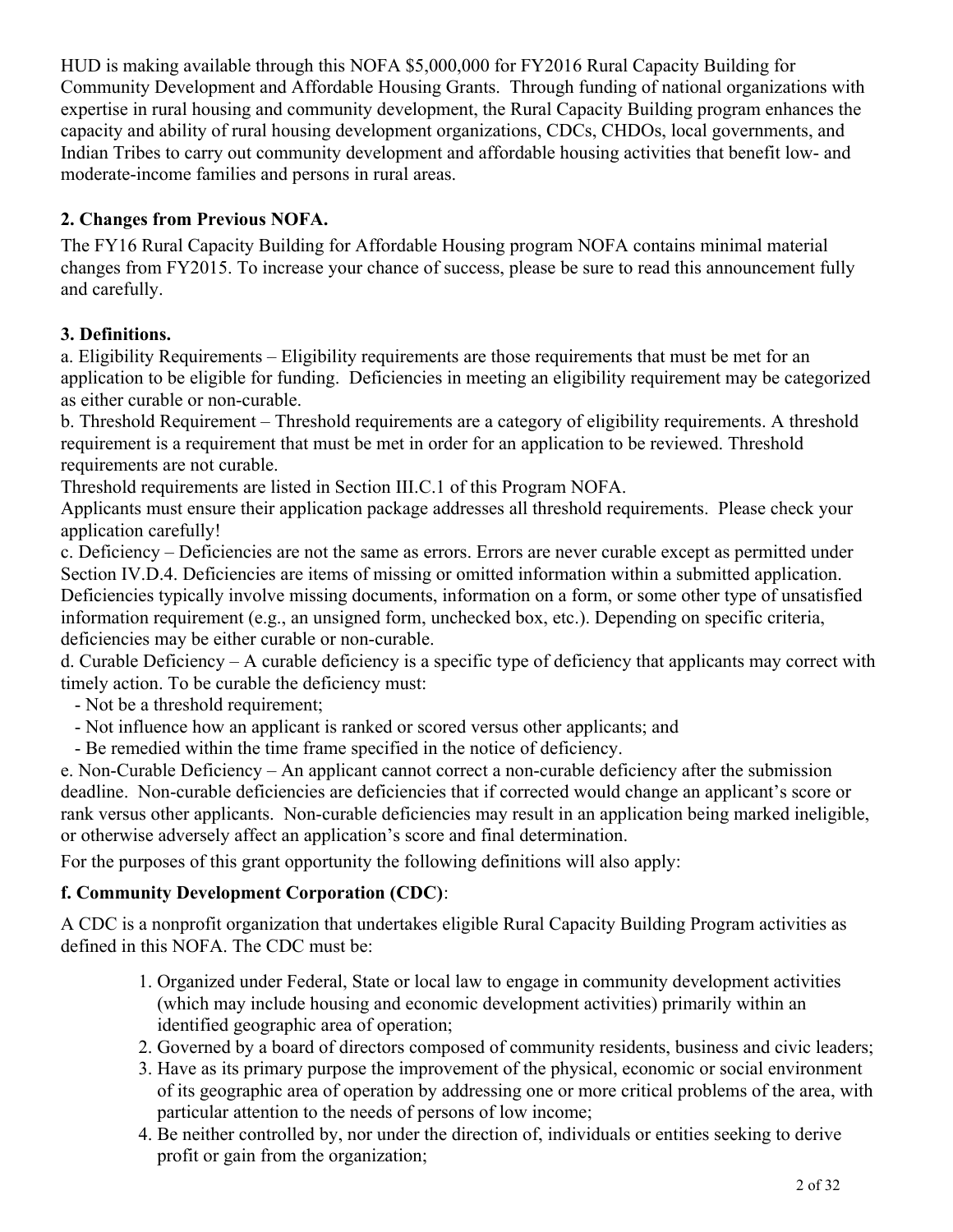- 5. Have a tax exemption ruling from the Internal Revenue Service under section  $501(c)(3)$  or (4) of the Internal Revenue Code of 1986 (26 CFR 1.501(c)(3)-1);
- 6. Have standards of financial accountability that conform to 2 CFR 200.302, "Financial Management" and 2 CFR 200.303, "Internal Controls";
- 7. Not be an agency or instrumentality of a State or local government;
- For urban areas, "community" may be a neighborhood or neighborhoods, town, village, county 8. or multi-county area (but not the entire State or territory).

An organization that does not qualify under paragraph (1) through (8) may also be determined to qualify as an eligible entity if:

- 1. It is a Small Business Administration (SBA) approved Section 501 State Development Company, or an SBA Certified Section 503 Company under the Small Business Investment Act of 1958, as amended (P.L. 85-699), or
- 2. The recipient demonstrates to the satisfaction of HUD, through the provision of information regarding the organization's charter and by-laws, that the organization is sufficiently similar in purpose, function, and scope to those entities qualifying under paragraphs (1) through (8) of this definition, or
- It is a State or locally chartered organization; however, the State or local government may not 3. have the right to appoint more than one-third of the membership of the organization's governing body and no more than one-third of the board members may be public officials or employees of the State or local government entity chartering the organization. Board members appointed by the State or local government may not appoint the remaining two-thirds of the board members.

**g. Community Housing Development Organization (CHDO)**: A CHDO is defined in the HOME Investment Partnerships Program regulation (HOME Program) at 24 CFR 92.2. The HOME Program is authorized by the HOME Investment Partnerships Act at title II of the Cranston-Gonzalez National Affordable Housing Act, as amended, 42 U.S.C. 12701 et seq.

**h. Consortium**: A consortium is defined as two or more private or public nonprofit organizations that collectively have the capacity and experience to carry out the proposed activities in the target geography. These organizations must enter into an agreement to submit a single application for Rural Capacity Building funding with one organization being designated as the lead entity. The lead entity must submit the application and, if selected for funding, execute the grant agreement with HUD. The lead entity assumes responsibility for the grant and is accountable for all consortium members' performance and compliance with all program requirements. Where an application involves more than one applicant or co-applicant, each applicant or co-applicant must meet the threshold requirement outlined in the General Section.

**i. Family**: Family refers to the definition of "family" in 24CFR 5.403. Family includes, but is not limited to, the following, regardless of actual or perceived sexual orientation, gender identity, or marital status:

a. A single person, who may be an elderly person, displaced person, disabled person, near-elderly person, or any other single person; or

b. A group of persons residing together, and such group includes, but is not limited to:

- A family with or without children (a child who is temporarily away from the home because of 1. placement in foster care is considered a member of the family);
- 2. An elderly family;
- 3. A near-elderly family;
- 4. A disabled family;
- 5. A displaced family; and
- 6. The remaining member of a tenant family.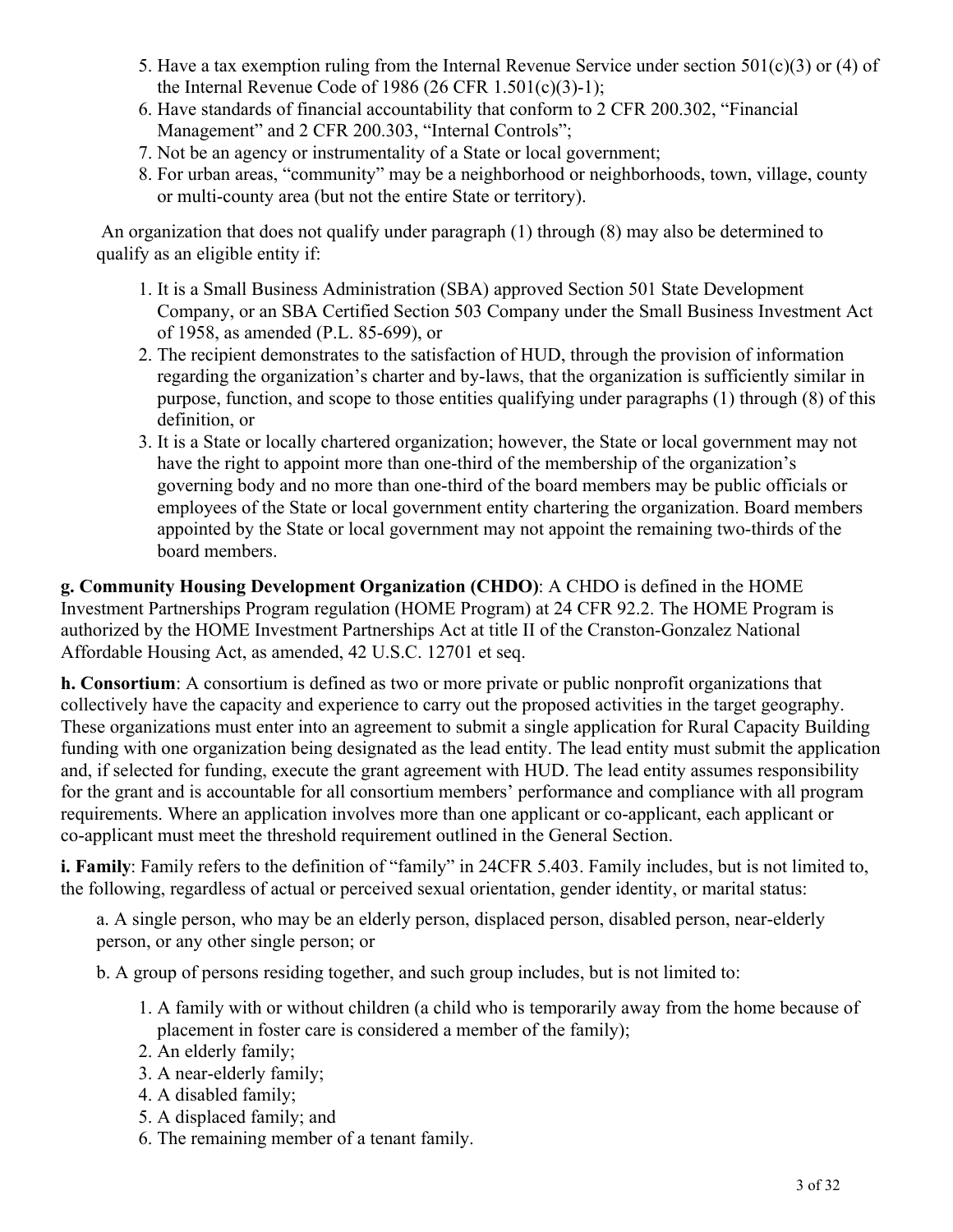**j. Household**: Household means all the persons occupying a housing unit. The occupants may be a family as defined in 24 CFR 5.403; two or more families living together, or any other group of related or unrelated persons who share living arrangements, regardless of actual or perceived sexual orientation, gender identity, or marital status.

**k. Low- and moderate-income household**: Low- and moderate-income household means a household having an income equal to or less than the Section 8 low-income limit established by HUD, which means a household whose income does not exceed 80 percent of the Area Median Income (AMI).

**l. Low- and moderate-income person**: Low- and moderate-income person means a member of a family having an income equal to or less than the Section 8 low-income limit established by HUD, which means an individual whose income does not exceed 80 percent of the AMI. Unrelated individuals will be considered as one-person families for this purpose.

**m. Low-income household**: Low-income household means a household having an income equal to or less than the Section 8 very low-income limit established by HUD, which means a household whose income does not exceed 50 percent of the AMI.

**n. Low-income person**: Low-income person means a member of a family that has an income equal to or less than the Section 8 very low-income limit established by HUD, which means an individual whose income does not exceed 50 percent of the AMI. Unrelated individuals shall be considered as one-person families for this purpose.

**o. National Organization**: A national organization is defined as a non-profit entity or consortium that has continuous experience in rural housing, including experience working with rural housing development organizations (RHDO), community development corporations (CDCs), community housing development organizations (CHDOs), local governments, and Indian tribes, as evidenced by past and continuing work in one or more states in five or more of the Federal regions described on HUD's website at <http://portal.hud.gov/hudportal/HUD?src=/localoffices/regions.>

**p. Rural Area**: A rural area is a statistical geographic entity delineated by the Census Bureau that does not meet the definition of an urbanized area contained in the Office of Management and Budget's 2010 Standards for Delineating Metropolitan and Micropolitan Statistical Areas, 75 FR 37252 (June 28, 2010) http://www.gpo.gov/fdsys/pkg/FR-2010-06-28/pdf/2010-15605.pdf. Current delineations can be found at http://www.census.gov/population/metro/.

### **B. Authority.**

**The Rural Capacity Building program and the funding made available through this NOFA are authorized by the Consolidated Appropriations Act, 2016 (Public Law 114-113, approved December 18, 2015).**

# <span id="page-5-0"></span>**II. Award Information.**

# **A. Available Funds.**

HUD is making available approximately **\$5,000,000** through this NOFA for Rural Capacity Building for Community Development and Affordable Housing Grants.

Additional funds may become available for award under this NOFA as a result of HUD's efforts to recapture unused funds, use carryover funds, or because of the availability of additional appropriated funds. Use of these funds is subject to statutory constraints. All awards are subject to the applicable funding restrictions described in the General Section and to those contained in this NOFA.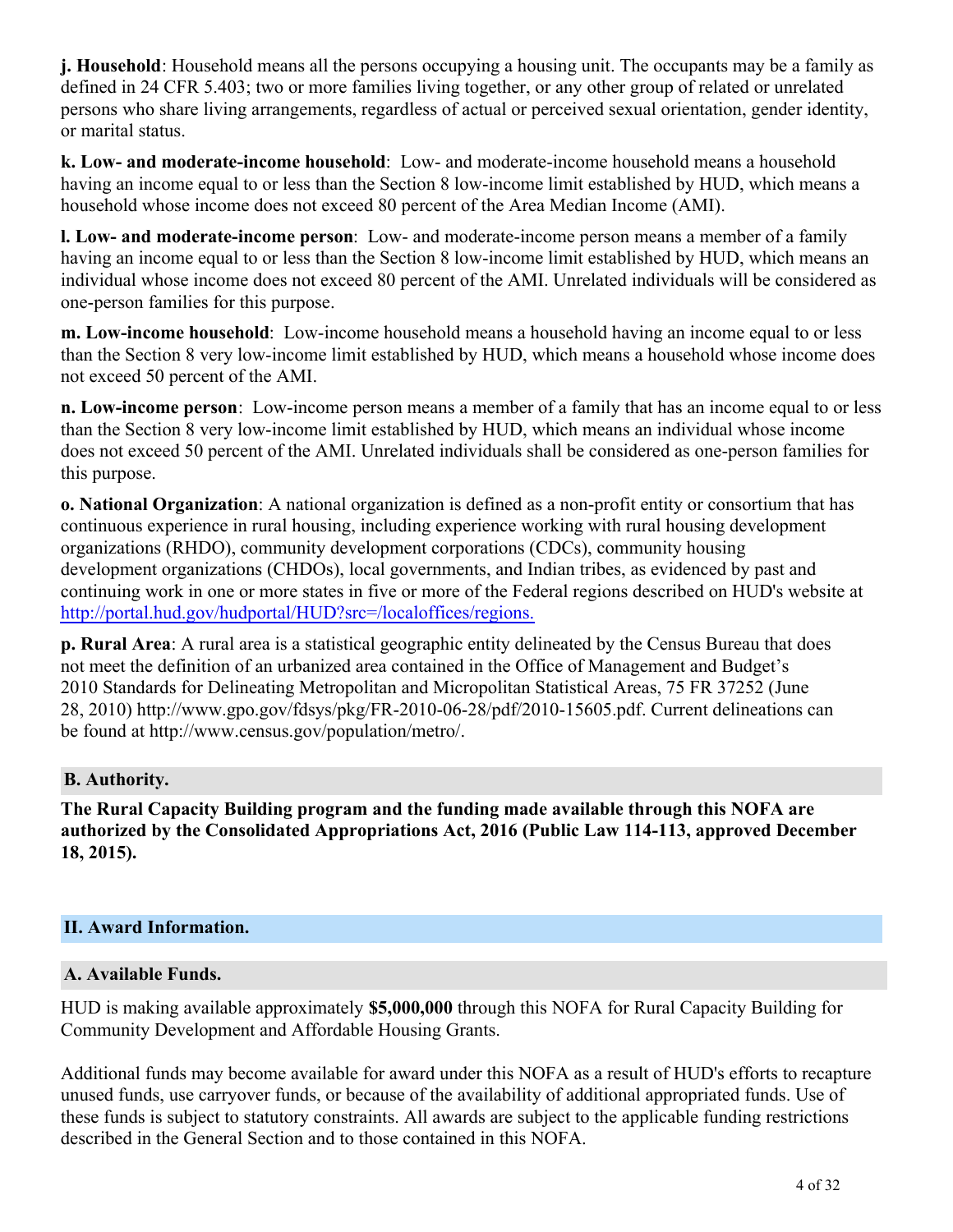#### **B. Number of Awards.**

HUD expects to make approximately 5 awards from the funds available under this NOFA.

| C. Minimum/Maximum Award Information.              |                                                    |
|----------------------------------------------------|----------------------------------------------------|
| <b>Estimated Total Funding:</b>                    | \$5,000,000                                        |
| Minimum Award Amount:                              | \$500,000 Per Project Period                       |
| Maximum Award Amount:                              | \$2,500,000 Per Project Period                     |
| D. Period of Performance.                          |                                                    |
| <b>Estimated Project Start Date:</b>               | 10/16/2016                                         |
| <b>Estimated Project End Date:</b>                 | 10/15/2020                                         |
| Length of Project Periods:                         | 48-month project with four 12-month budget periods |
| Length of Project Periods<br>Explanation of Other: |                                                    |
| E. Type of Funding Instrument.                     |                                                    |

Funding Instrument Type: Grant HUD will enter into a grant agreement with selected applicants for the period of performance.

#### <span id="page-6-0"></span>**III. Eligibility Information.**

#### **A. Eligible Applicants.**

Nonprofits having a  $501(c)(3)$  status with the IRS, other than institutions of higher education Others (see text field entitled "Additional Information on Eligibility" for clarification)

Additional Information on Eligibility:

HUD awards grants under this NOFA to national organizations. A national organization is defined as a non-profit entity or consortium that has on-going experience in rural housing, including experience working with rural housing development organizations, community development corporations (CDCs), community housing development organizations (CHDOs), local governments, and Indian tribes, as evidenced by past and continuing work in one or more states in five or more of the Federal regions described on HUD's website at <http://portal.hud.gov/hudportal/HUD?src=/localoffices/regions.>

HUD does not award grants to individuals. HUD will also not evaluate applications from ineligible applicants.

As required in the Code of Federal Regulations (CFR) at 2 CFR 25.200 and 24 CFR Part 5 Subpart K, all applicants for financial assistance must have an active Data Universal Numbering System (DUNS) number [\(http://fedgov.dnb.com/webform](http://fedgov.dnb.com/webform)) and have an active registration in the System for Award Management (SAM) [\(www.sam.gov](http://www.sam.gov)) before submitting an application. Getting a DUNS number and completing SAM registration can take up to four weeks; therefore, applicants should start this process or check their status early.

See also Section IV.B for necessary form and content information.

#### **B. Cost Sharing or Matching.**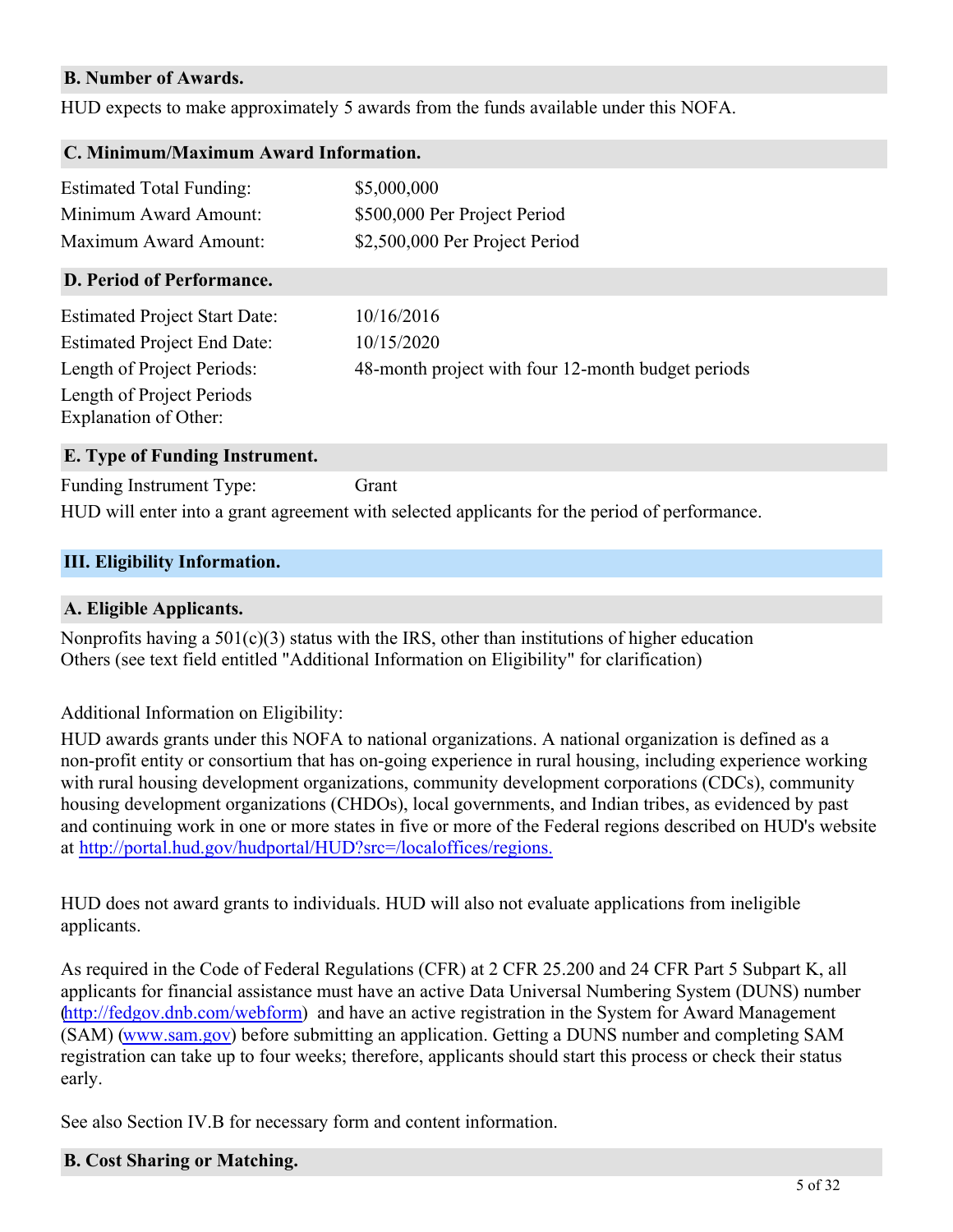This Program requires an applicant to leverage resources through cost sharing or matching as described below.

Generally, Federal sources are not allowed to be used as cost share or match unless otherwise permitted by a program's authorizing statute.

There is no match requirement under the Rural Capacity Building program. However, applicants who submit evidence of leveraging dollars under Rating Factor 4 will receive points according to the scale under that factor. The authorizing language for the Rural Capacity Building Program in the appropriation does not allow Federal sources to be used as leverage. All leverage funds, including in-kind contributions, shall conform to the requirements of 2 CFR Part 200.96.

### **C. Other.**

All applicants must comply with the following requirements, which may determine whether your application is reviewed or make your application ineligible for funding. Eligibility criteria for this competition include:

#### **1. Threshold Requirements.**

Applicants who fail to meet any of the following threshold eligibility requirements will be deemed ineligible. Applications from ineligible applicants will not be evaluated. See also Section I.A.3 Definitions. a. Timely Submission of Applications – Applications submitted after the deadline stated within this NOFA and that do not meet the requirements of the grace period policy will be marked late. Late applications are deemed ineligible and will not be considered for funding. See also Section IV Application and Submission Information, part D.

b. Civil Rights Matters – Outstanding civil rights matters must be resolved prior to the application deadline.

 (1) Applicants having any of the charges, cause determinations, lawsuits, or letters of findings referenced in subparagraphs  $(a) - (e)$  that have not been resolved to HUD's satisfaction before or on the application deadline date are ineligible for funding.

 (a) Charges from HUD concerning a systemic violation of the Fair Housing Act or receipt of a cause determination from a substantially equivalent state or local fair housing agency concerning a systemic violation of a substantially equivalent state or local fair housing law proscribing discrimination because of race, color, religion, sex, national origin, disability or familial status;

 (b) Status as a defendant in a Fair Housing Act lawsuit filed by the Department of Justice alleging a pattern or practice of discrimination or denial of rights to a group of persons raising an issue of general public importance pursuant to 42 U.S.C. 3614(a);

 (c) Status as a defendant in any other lawsuit filed or joined by the Department of Justice alleging a pattern or practice or systemic violation of Title VI of the Civil Rights Act of 1964, Section 504 of the Rehabilitation Act of 1973, Section 109 of the Housing and Community Development Act of 1974, Title II of the Americans with Disabilities Act, or a claim under the False Claims Act related to fair housing, nondiscrimination, or civil rights generally including an alleged failure to affirmatively further fair housing;

 (d) Receipt of a letter of findings identifying systemic noncompliance with Title VI of the Civil Rights Act of 1964, Section 504 of the Rehabilitation Act of 1973, Section 109 of the Housing and Community Development Act of 1974; or Title II of the Americans with Disabilities Act; or

 (e) Receipt of a cause determination from a substantially equivalent state or local fair housing agency concerning a systemic violation of provisions of a state or local law prohibiting discrimination in housing based on sexual orientation, gender identity, or lawful source of income.

 (2) HUD will determine if actions to resolve the charge, cause determination, lawsuit, or letter of findings taken before the application deadline date are sufficient to resolve the matter. Examples of actions that may be considered sufficient to resolve the matter include, but are not limited to:

(a) Current compliance with a voluntary compliance agreement signed by all the parties;

(b) Current compliance with a HUD-approved conciliation agreement signed by all the parties;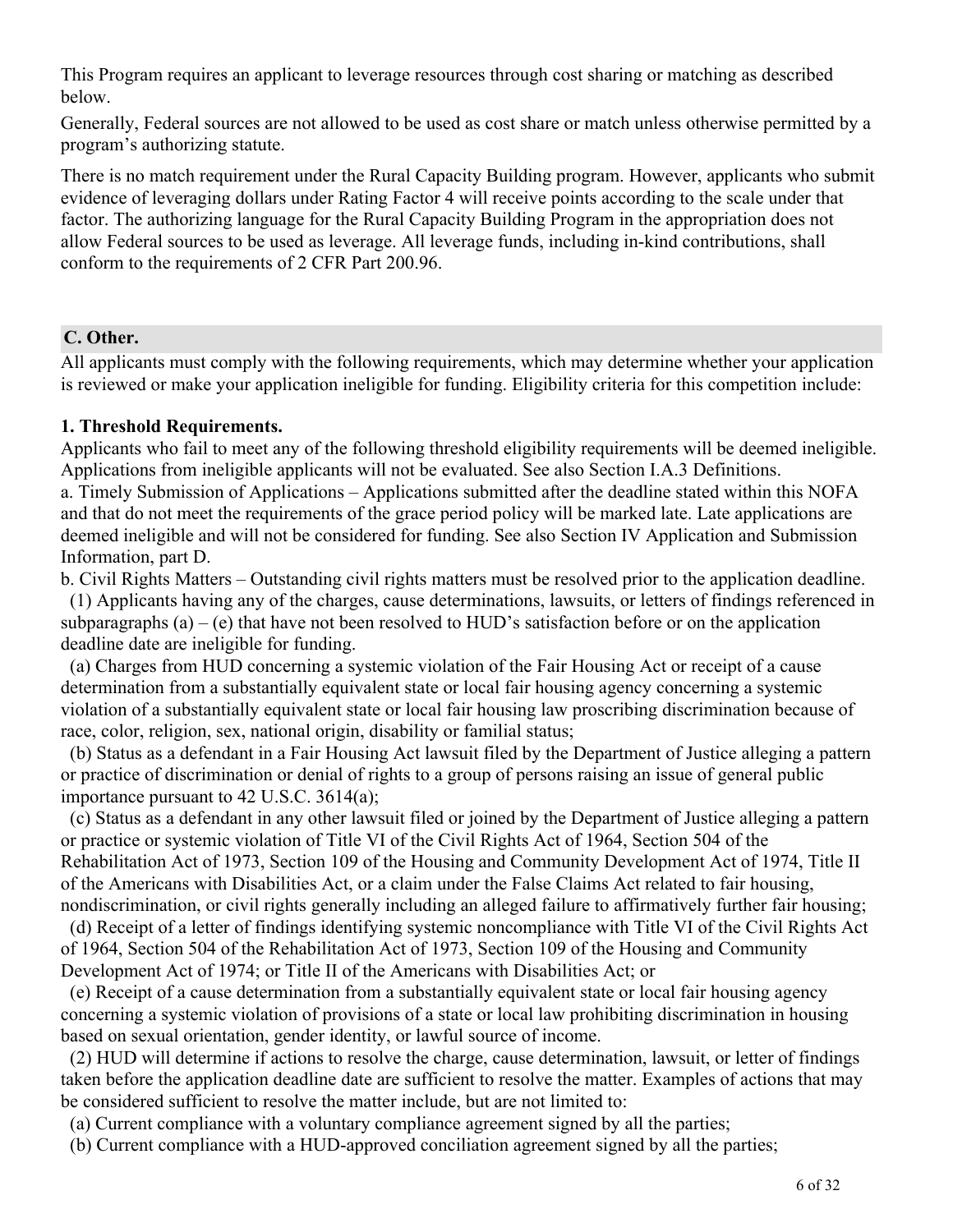(c) Current compliance with a conciliation agreement signed by all the parties and approved by the state governmental or local administrative agency with jurisdiction over the matter;

(d) Current compliance with a consent order or consent decree; or

(e) Current compliance with a final judicial ruling or administrative ruling or decision.

In addition to the threshold criteria outlined in the General Section, the following threshold requirements must be met:

c. Applicant Eligibility - Applicant must be a National Organization (as defined in III. A of this NOFA).

# **2. Statutory and Regulatory Requirements.**

# **a. Compliance with Nondiscrimination and Related Requirements.**

# **Compliance with Fair Housing and Civil Rights Laws.**

Applicants and their prospective subrecipients must comply with all applicable fair housing and civil rights requirements in 24 CFR 5.105(a), including, but not limited to, the Fair Housing Act; Title VI of the Civil Rights Act of 1964; Section 504 of the Rehabilitation Act of 1973; Title II and Title III of the Americans with Disabilities Act of 1990; and Section 109 of the Housing and Community Development Act of 1974. Applicants, and their prospective subrecipients, who are conducting programs or activities within a state or local jurisdiction that has passed a law prohibiting discrimination in housing based upon sexual orientation or gender identity, or a law prohibiting discrimination in housing based on lawful source of income, must comply with the law(s) of the state or locality in which the program activities are conducted.

# **Affirmatively Furthering Fair Housing.**

Section 808(e)(5) of the Fair Housing Act requires HUD to affirmatively further the purposes of the Fair Housing Act in its housing and urban development programs. Accordingly, HUD requires recipients of funds that are not specifically exempted to take affirmative steps to further fair housing. An applicant must discuss how it is going to carry out the proposed activities in a manner that affirmatively furthers fair housing in complete compliance with Section 808(e)(5) of the Fair Housing Act.

Consistent with the instructions in the Section III. C.3.b of the General Section, applicants must submit with their application a description of how their proposed activities will affirmatively further fair housing. In developing their plans, applicants shall review the Analyses of Impediments to fair housing choice in the jurisdictions in which the activities will take place. Examples of activities that may address impediments to fair housing choice include: (1) Affirmative fair housing marketing that targets persons least likely to apply for housing, including outreach to underserved population groups or advocacy organizations representing such persons; (2) Increasing accessible housing for persons with disabilities in accordance with Section 504 of the Rehabilitation Act of 1973 (29 USC § 794), the Fair Housing Act (42 USC § 3601 et seq.), and the Americans with Disabilities Act (42 USC § 12101 et seq.); (3) Planning new or rehabilitated housing in locations that provide greater housing choice and mobility opportunities for persons protected by the Fair Housing Act; (4) Providing language assistance services to persons with limited English proficiency; and (5) Addressing other impediments to fair housing choice identified in a jurisdiction's Consolidated Plan and Analysis of Impediments in coordination with local and regional non-profit community groups and governmental organizations. The proposed activities must address at least one of the following objectives: (1) help overcome any impediments to fair housing choice related to the assisted program or activity itself; (2) promote racially, ethnically, and socioeconomically diverse communities; or (3) promote housing-related opportunities that overcome the effects of past discrimination because of race, color, national origin, religion, sex, disability, and familial status.

# **(1) Accessible Housing and Other Facilities**

Housing and other facilities constructed or rehabilitated using funds under this NOFA are subject to Federal accessibility requirements under Section 504 of the Rehabilitation Act, the Americans with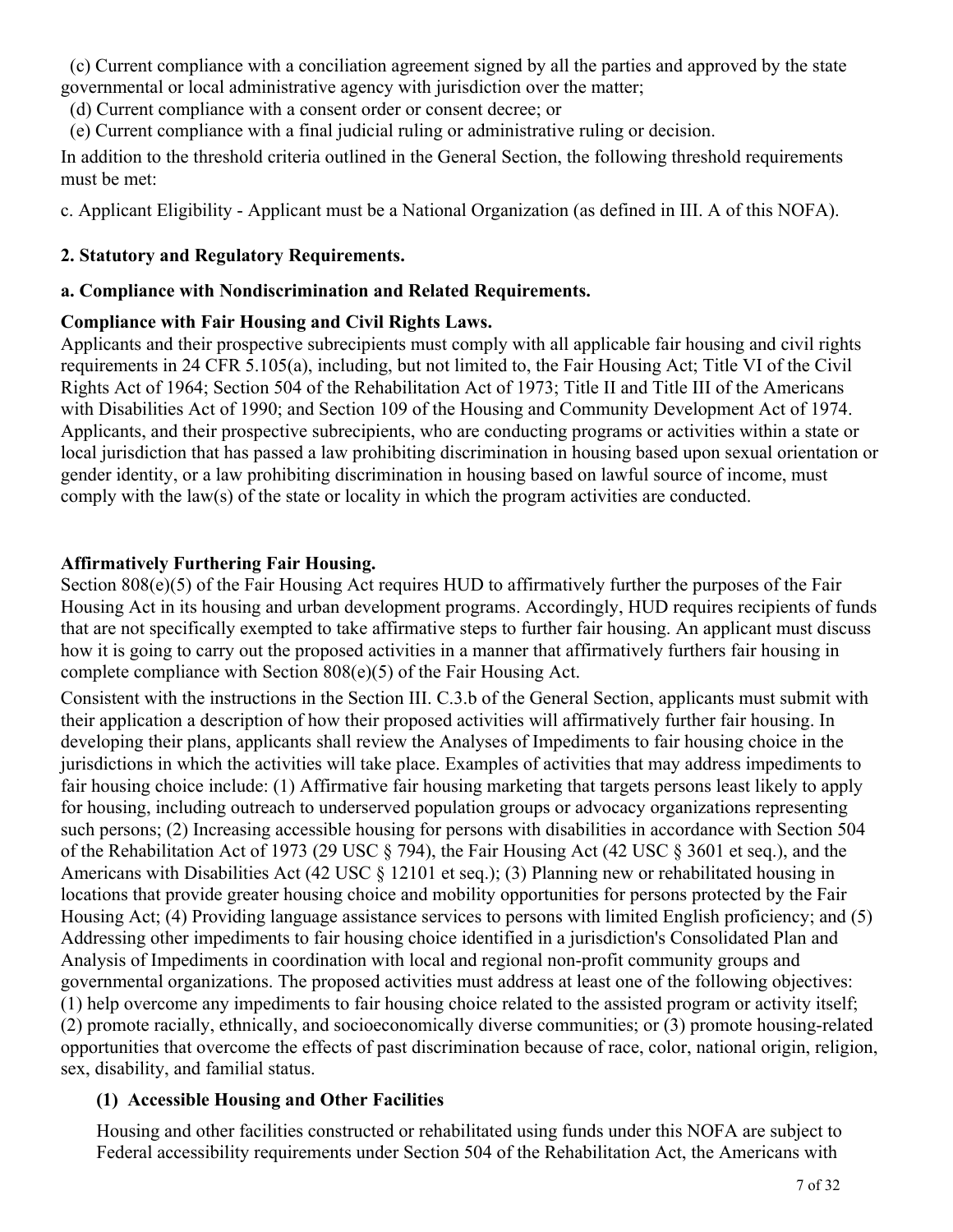Disabilities Act, the Fair Housing Act, and the Architectural Barriers Act (P.L. 90-480), as applicable.

**(2) Accessibility of Training Facilities.** In the conduct of training and educational courses successful applicants must give priority to methods that provide physical access to individuals with disabilities, i.e., holding the training or any other type of meeting in an accessible location in accordance with the regulations implementing Section 504 of the Rehabilitation Act of 1973 and Titles II and III of the Americans with Disabilities Act of 1990, as applicable. All programs or activities must be held in accessible locations unless the recipient can demonstrate that doing so would result in a fundamental alteration of the program or an undue financial and administrative burden, in which case the recipients must take any action that would not result in such an alteration or such burden but would nevertheless ensure that individuals with disabilities receive the benefits and services of the program or activity, e.g., training at an alternate accessible site, in-home training. Individuals with disabilities must receive services in the most integrated setting appropriate to their needs.

**(3) Effective Communications.** Successful applicants must also ensure that notices of and communications during all training sessions and meetings are provided in a manner that is effective for persons with hearing, visual, and other communications-related disabilities consistent with Section 504 of the Rehabilitation Act of 1973 (24 CFR 8.6) and, as applicable, the Americans with Disabilities Act. This includes ensuring that training materials are in appropriate alternative formats as needed, e.g., Braille, audio, large type, sign language interpreters, and assistive listening devices. All products and tools for capacity building must be accessible in accordance with Section 504 of the Rehabilitation Act of 1973 (see, for example, 24 CFR 8.6, on effective communications).

**(4) Executive Order 13166, "Improving Access to Services for Persons with Limited English Proficiency (LEP)."** Executive Order 13166 seeks to improve access to federally assisted programs and activities for individuals who, as a result of national origin, are limited in their English proficiency. Applicants obtaining Federal financial assistance from the Department shall take reasonable steps to ensure meaningful access to their programs and activities to LEP individuals. As an aid to recipients, the Department published Final Guidance to Federal Financial Assistance Recipients: Title VI Prohibition Against National Origin Discrimination Affecting Limited English Proficient Persons (LEP Guidance) in the Federal Register on January 22, 2007 (72 FR 2732). For assistance and information regarding LEP obligations, go to www.justice.gov/crt/lep/guidance/HUD guidanceJan07.pdf. For more information on LEP, please visit www.hud.gov/offices/fheo/lep.xml .

# **Economic Opportunities for Low-and Very Low-income Persons (Section 3).**

Recipients of assistance must comply with Section 3 of the Housing and Urban Development Act of 1968 (Section 3), 12 U.S.C. 1701u (Economic Opportunities for Low- and Very Low-Income Persons in Connection with Assisted Projects), and the HUD regulations at 24 CFR part 135. Section 3 requires recipients to ensure, to the greatest extent feasible, that training, employment, contracting and other economic opportunities will be directed to low- and very low-income persons, particularly those who are recipients of government assistance for housing, and to business concerns that provide economic opportunities to low-and very low-income persons in the area in which the project is located. Applicants must describe in their applications their plans to train and employ Section 3 residents and contract with Section 3 business concerns in furtherance of the proposed activities. Applicants for funding under this program shall, by signing the application, certify compliance. Recipients of covered funding are required to comply with the requirements of 24 CFR Part 135, particularly subpart B-Economic Opportunities for Section 3 residents and Section 3 Business Concerns, and Subpart E-Reporting and Recordkeeping. HUD encourages recipients to consult the national Section 3 Business Registry. Applicants and grant recipients can search the database to find local Section 3 businesses that put a priority on hiring public housing or low-income residents. To learn more about HUD's Section 3 Business Registry or to search for a Section 3 business, visit: [www.hud.gov/sec3biz](http://www.hud.gov/sec3biz). Additional information on the requirements of Section 3 can be found at: [www.hud.gov/offices/fheo/section3/section3.cfm](http://www.hud.gov/offices/fheo/section3/section3.cfm). Program NOFAs to which Section 3 applies will have additional information here.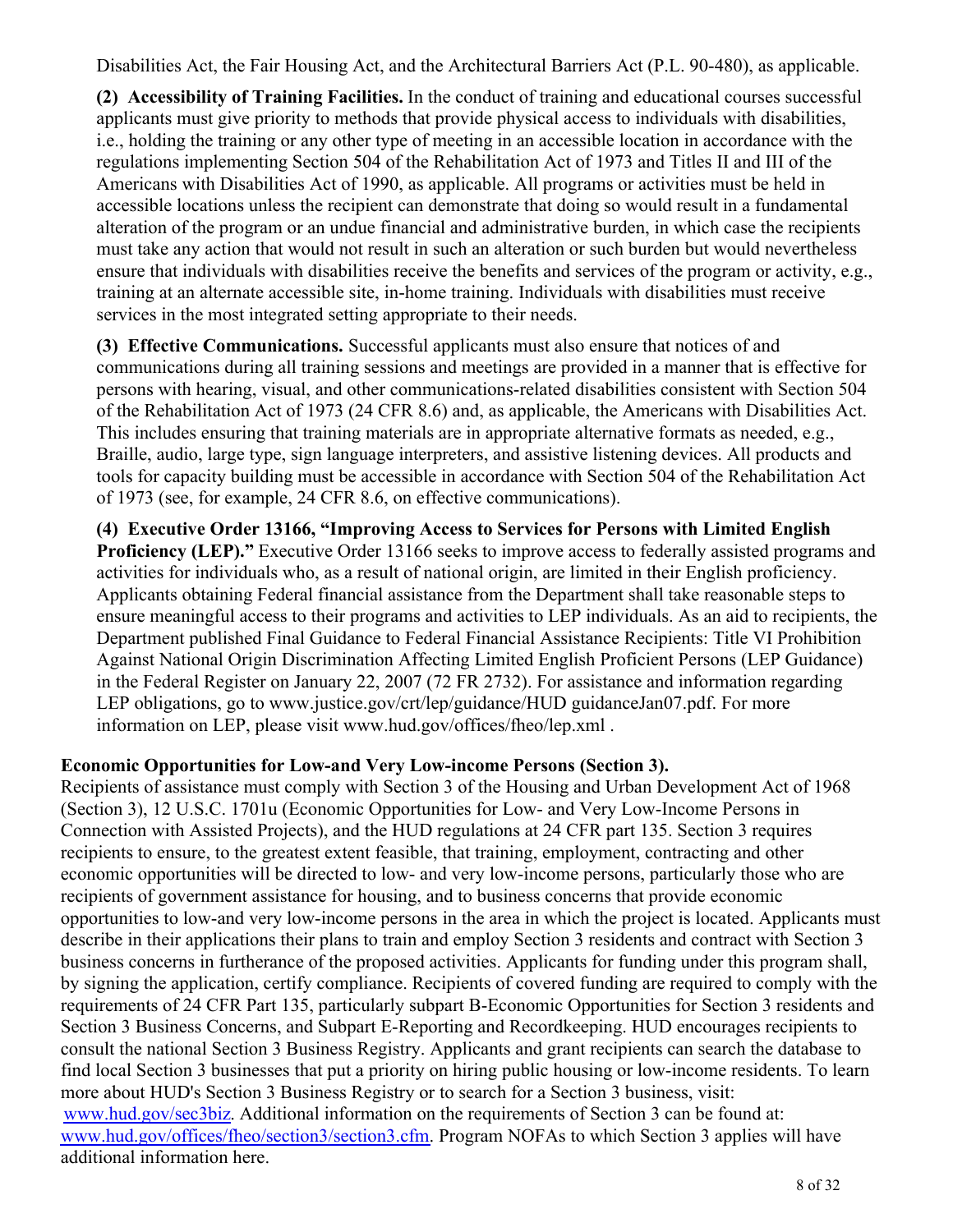Section 3 of the Housing and Urban Development Act of 1968. Applicants, by signing, certify that the applicant and all subrecipients shall comply with Section 3 of the Housing and Urban Development Act of 1968, as amended (12 U.S.C. 1701u) and HUD's implementing regulations at 24 CFR Part 135, which require recipients to ensure, to the greatest extent feasible, that training, employment, contracting and other economic opportunities will be directed to low- and very low-income persons, particularly those who are recipients of government assistance for housing and to business concerns. Additional information regarding all Section 3 requirements can be found in Section III.C.3(c) of the General Section.

Applicants must also ensure that their subrecipients have a feasible Section 3 plan to direct new employment and contracting opportunities created during the expenditure of covered financial assistance to Section 3 residents and Section 3 business concerns, and that their subrecipients demonstrate compliance with the requirements of Section 3 by reporting their activities in the Section 3 Annual Summary Report (Form HUD-60002).

# **Improving Access to Services for Persons with Limited English Proficiency (LEP).**

Executive Order 13166 seeks to improve access to federally assisted programs and activities for individuals who, as a result of national origin, are limited in their English proficiency. Applicants obtaining federal financial assistance from HUD shall take reasonable steps to ensure meaningful access to their programs and activities to LEP individuals. As an aid to recipients, HUD published Final Guidance to Federal Financial Assistance Recipients: Title VI Prohibition Against National Origin Discrimination Affecting Limited English Proficient Persons (LEP Guidance) in the Federal Register on January 22, 2007 (72 FR 2732). For assistance and information regarding LEP obligations, go to

[www.lep.gov/guidance/HUD\\_guidance\\_Jan07.pdf](http://www.lep.gov/guidance/HUD_guidance_Jan07.pdf). For more information on LEP, please visit [www.hud.gov/offices/fheo/promotingfh/lep.cfm](http://www.hud.gov/offices/fheo/promotingfh/lep.cfm).

# **Accessible Technology.**

Section 508 of the Rehabilitation Act (Section 508) requires HUD to ensure, when developing, procuring, maintaining, or using electronic and information technology (EIT), that the EIT allow persons with disabilities to access and use information and data on a comparable basis as is made available to and used by those without disabilities. Section 508 covers, but is not limited to, computers (hardware, software, word processing, email, and Internet sites), fax machines, copiers and telephones. Among other things, Section 508 requires that EIT allow individuals with disabilities who are federal employees or members of the public seeking information or services from a federal agency to have access to and use of information and data on a comparable basis as that made available to employees and members of the public without disabilities unless an undue burden would result to the federal department or agency. Where an undue burden exists to the federal department or agency, alternative means may be used to allow an individual with disabilities use of the information and data. Section 508 does not require that information services be provided at any location other than a location at which the information services are generally provided. HUD encourages its funding recipients to adopt the goals and objectives of Section 508 by ensuring, whenever EIT is used, that persons with disabilities have access to and use of the information and data made available through the EIT on a basis comparable as is made available to and used by persons without disabilities. This does not affect recipients' required compliance with Section 504 of the Rehabilitation Act and, where applicable, the Americans with Disabilities Act. Applicants and recipients seeking further information on accessible technology are directed to [www.section508.gov](http://www.section508.gov).

# **b. HUD Agency Wide or Federal Government Wide Requirements.**

 (1) Outstanding Delinquent Federal Debts – It is HUD policy, consistent with the purposes and intent of 31 U.S.C. 3720B and 28 U.S.C. 3201(e), that applicants with outstanding delinquent federal debt will not be eligible to receive an award of funds, unless:

(a) A negotiated repayment schedule is established and the repayment schedule is not delinquent, or

 (b) Other arrangements satisfactory to HUD are made prior to the award of funds by HUD. If satisfactory arrangements cannot be completed within 90 days of notification of selection, HUD will not make an award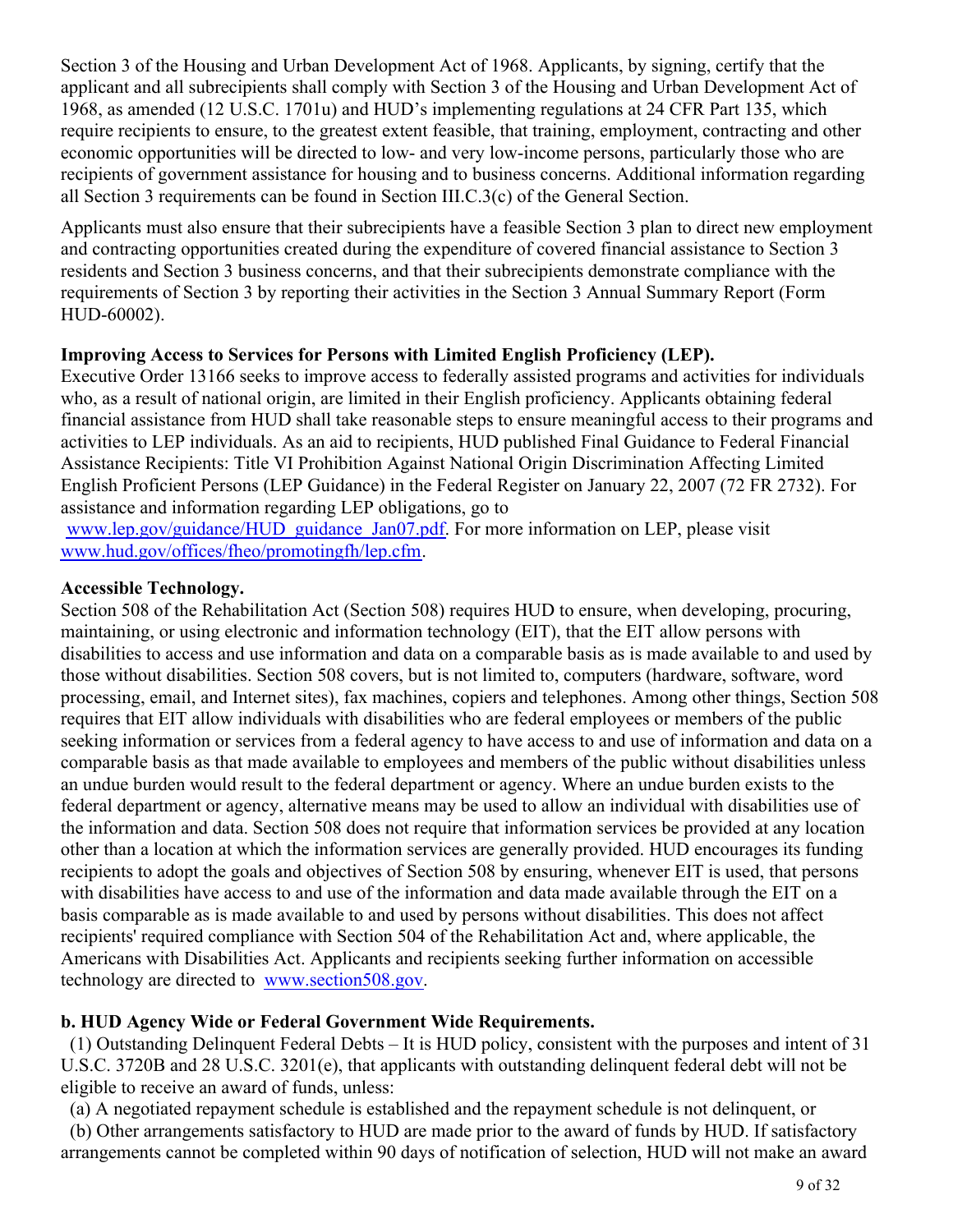of funds to the applicant, and instead offer the award to the next eligible applicant. HUD may act earlier than the above stated 90 days to ensure, in HUD's determination, that the funds can be obligated in a timely manner. Applicants selected for funding, or awarded funds, must report any changes in status of current agreements covering federal debt. HUD may withhold funding, terminate an award, or seek other remedies from a grantee if a previously agreed-upon payment schedule has not been followed or a new agreement with the federal agency to which the debt is owed has not been signed.

 (2) Pre-Award Accounting System Survey – HUD will not award or disburse funds to applicants that do not have a financial management system that meets federal standards. HUD may arrange for a pre-award survey of any such financial management system for applicants selected for award who have not previously received federal financial assistance, where HUD Program officials have reason to question whether a financial management system meets federal financial management standards, or for applicants considered high risk based upon past performance or financial management findings.

 (3) Debarments and/or Suspensions – In accordance with 2 CFR part 2424, no award of federal funds may be made to debarred or suspended applicants, or those proposed to be debarred or suspended from doing business with the Federal Government.

 (4) False Statements – A false statement in an application is grounds for denial or termination of an award and possible punishment, as provided in 18 U.S.C. 1001.

 (5) Do Not Pay Website Review – As part of the Improper Payments Elimination and Recovery Improvement Act (IPERIA) of 2012, in making funding determinations HUD will look up applicant information on the Federal website<http://www.donotpay.treas.gov/>. The Do Not Pay Portal is intended to prevent improper payments and can be used by HUD to ensure that applicants that receive funding do not owe funds to the federal government; are not on the Excluded Parties List System (EPLS); the List of Excluded Individuals/Entities List (LEIE); the Social Security Administration (SSA) Death Master File (DMF); or other federal databases that would provide adverse information regarding the applicant. HUD reserves the right to:

 (a) Deny funding, or in the case of a renewal or continuing award, consider suspension or termination of an award immediately for cause,

 (b) Require the removal of any key individual from association with management or implementation of the award, and

 (c) Make appropriate provisions or revisions with respect to the method of payment or financial reporting requirements.

 (6) Conducting Business in Accordance with Ethical Standards/Code of Conduct – Applicants are required to develop and maintain a written code of conduct in accordance with 2 CFR 200.112 and 200.318. Codes of conduct must prohibit real and apparent conflicts of interest that may arise among officers, employees, or agents; prohibit the solicitation and acceptance of gifts or gratuities by officers, employees, or agents for their personal benefit in excess of minimal value; and outline administrative and disciplinary actions available to remedy violations of such standards.

Pursuant to applicable Federal and HUD regulations, applicants must disclose in writing any potential conflict of interest and all violations of Federal criminal law involving fraud, bribery, or gratuity violations potentially affecting the Federal award.

Before entering into an agreement with HUD, applicants selected to receive funding under a Program NOFA must submit an up-to-date copy of their code of conduct. Applicants with codes already on file with HUD do not need to resubmit a new code unless the information on file has changed. New or updated submissions must be dated and signed by the Executive Director, or Chair, or equivalent official, of the governing body of the organization. Applicants must also describe the methods to be used to ensure that all officers, employees, and agents are aware of and have agreed to adhere to the code of conduct.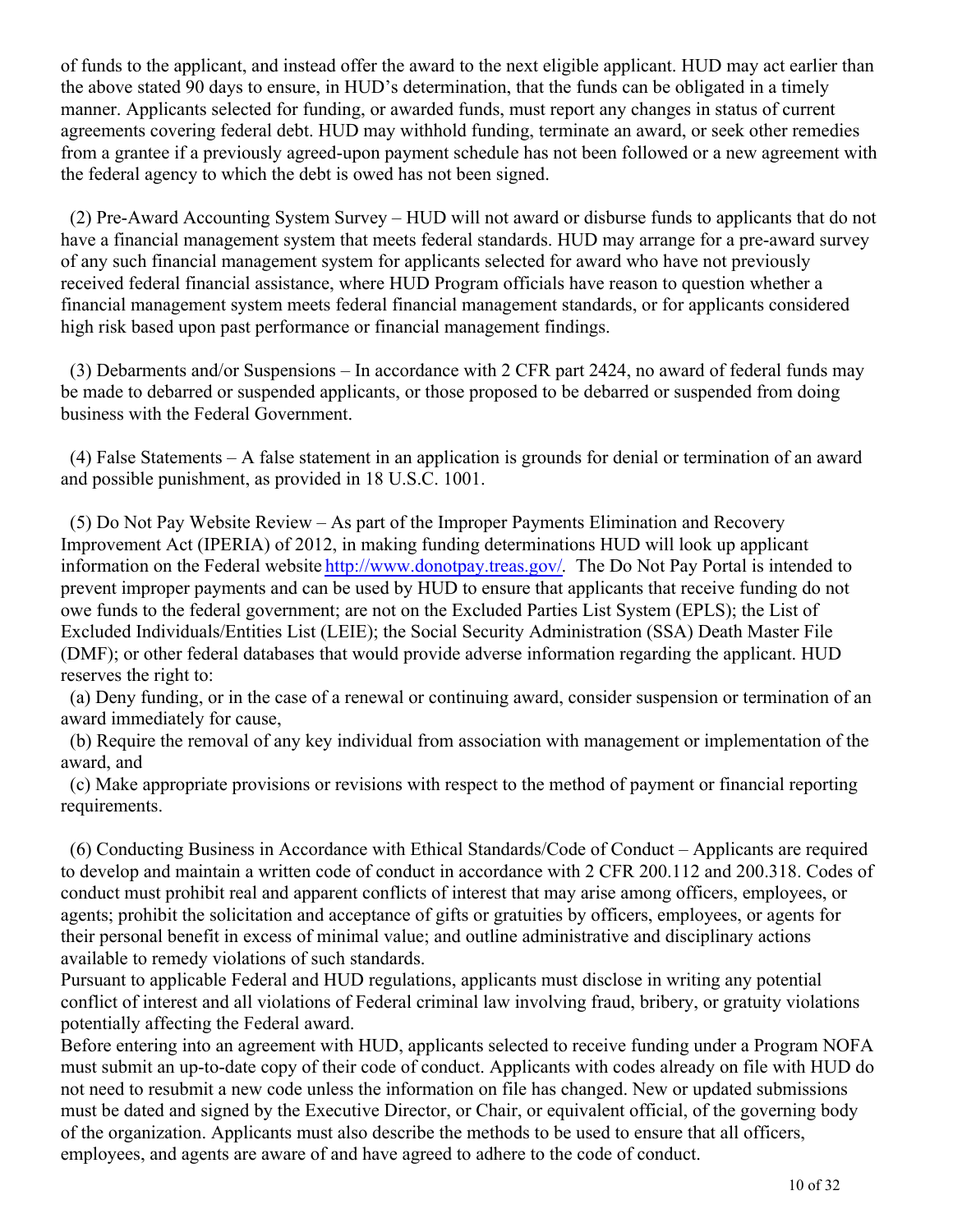(7) Conflict of Interest of Consultants or Technical Experts Assisting HUD – Consultants and technical experts who assist HUD in rating and ranking applications for funding under published FY 2016 Program NOFAs are subject to 18 U.S.C. 208, the federal criminal conflict-of-interest statute, and the Standards of Ethical Conduct for Employees of the Executive Branch regulation published at 5 CFR part 2635. As a result, consultants and technical experts who have assisted or plan to assist applicants with preparing applications for FY 2016 Program NOFAs may not serve on a selection panel and may not serve as a technical advisor to HUD. Anyone involved in rating and ranking FY 2016 Program NOFA applications, including departmental staff, experts and consultants must avoid conflicts of interest or the appearance of such conflicts. These individuals must also disclose to HUD's Office of General Counsel Ethics Law Division the following information, if applicable:

 (a) How the selection or non-selection of any applicant under a FY 2016 Program NOFA will affect the individual's financial interests, as provided in 18 U.S.C. 208, or

 (b) How the application process involves a party with whom the individual has a covered relationship under 5 CFR 2635.502.

The consultant or technical expert assisting HUD must disclose this information before participating in any matter regarding an FY 2016 program NOFA. Applicants with questions regarding these provisions or concerning a conflict of interest, please call the Office of General Counsel, Ethics Law Division, at (202) 708-3815 (this is not a toll-free number). The phone number above may also be reached by individuals who are deaf or hard of hearing, or who have speech disabilities, through the Federal Relay Service's teletype service at 1-800-877-8339.

 (8) Prohibition Against Lobbying Activities – Applicants are subject to the provisions of Section 319 of Public Law 101-121, 31 U.S.C. 1352, (the Byrd Amendment) and 24 CFR part 87, which prohibit recipients of federal contracts, grants, or loans from using appropriated funds for lobbying the executive or legislative branches of the Federal Government in connection with a specific contract, grant, loan, or cooperative agreement. In addition, applicants must disclose, using Standard Form LLL (SFLLL), "Disclosure of Lobbying Activities," any funds, other than federally appropriated funds, that will be or have been used to influence federal employees, members of Congress, or congressional staff regarding specific grants or contracts. Federally-recognized Indian tribes and tribally designated housing entities (TDHEs) established by federally-recognized Indian tribes as a result of the exercise of the tribe's sovereign power are excluded from coverage of the Byrd Amendment, but state-recognized Indian tribes and TDHEs established only under state law shall comply with this requirement. Applicants must submit the SFLLL if they have used or intend to use non-federal funds for lobbying activities.

 (9) Consistency with the Consolidated Plan and Analysis of Impediments (AI)/Assessment of Fair Housing – Certain competitive Programs require applications to contain a certification of consistency with a HUD-approved Consolidated Plan. This certification means that the proposed activities are consistent with the jurisdiction's strategic plan, and the location of the proposed activities is consistent with the geographic areas specified in the Consolidated Plan. The Consolidated Plan also includes the jurisdiction's certification to affirmatively further fair housing which means, among other requirements, that the jurisdiction has conducted an AI/Assessment of Fair Housing. If a program NOFA requires a certification of consistency with the Consolidated Plan and you fail to provide the certification, and you do not cure the omission as a technical deficiency, HUD will not fund the application.

Under HUD's regulations at 24 CFR 91.2(d), an applicant's PHA Plan must include a certification by the appropriate state or local official that the PHA Plan is consistent with the applicable Consolidated Plan for the jurisdiction in which the PHA is located and must describe the manner in which the applicable contents of the PHA Plan are consistent with the Consolidated Plan. To the extent that a proposal funded under this NOFA is addressed or should be addressed in the PHA Plan, it must be certified to be consistent with the Consolidated Plan.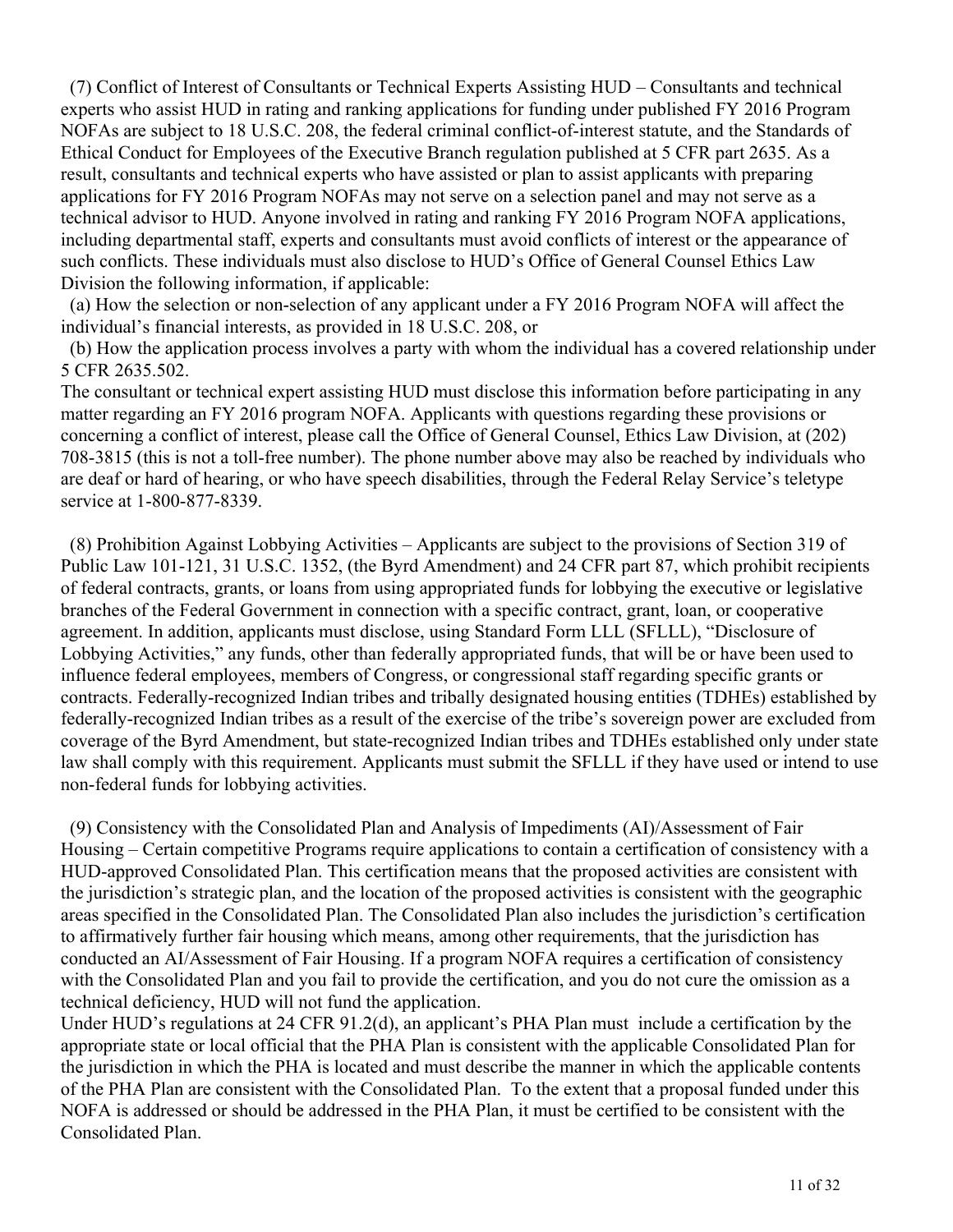# **3. Program Specific Requirements.**

### **a. Eligible Program Activities.** Funds may be used to provide the following services:

(1) Training, education, support, and advice to enhance the technical and administrative capabilities of rural housing development organizations, CDCs, CHDOs, local governments, and Indian tribes, including the capacity to participate in consolidated planning, as well as in fair housing planning and Continuum of Care homeless assistance efforts that help ensure community-wide participation in assessing area needs; consulting broadly within the community; cooperatively planning for the use of available resources in a comprehensive and holistic manner; and assisting in evaluating performance under these community efforts and in linking plans with neighboring communities in order to foster regional planning;

(2) Loans, pass-through grants, development assistance, predevelopment assistance, or other financial assistance to rural housing organizations, CDCs, CHDOs, local governments, and Indian tribes to carry-out community development and affordable housing activities that benefit low-income or low- and moderate-income families and persons, including the acquisition, construction, or rehabilitation of housing for low-income or low- and moderate-income families and persons, and community and economic development activities that create jobs for low-income persons; and;

(3) Such other activities as may be determined by the grantees in consultation with the Secretary or his or her designee.

**b. Program Priorities.** Activities undertaken as part of, or as a result of, capacity building efforts described in this section shall support the implementation of other HUD programs in rural areas, including, but not limited to, the Community Development Block Grant Program (CDBG), HOME Investment Partnerships, Housing Opportunities for Persons With AIDS (HOPWA), and the Continuum of Care program. Through the eligible activities of this NOFA, grantees are encouraged to build the capacity of entities in rural areas that lack designated rural housing development organizations, CDCs or CHDOs and to ensure that those entities gain new access or expand existing access to federal funding.

In addition, activities should support HUD's Strategic Goals and NOFA Priorities as described in Section I. of HUD's General Section to the NOFAs for Discretionary Programs.

### **4. Criteria for Beneficiaries.**

This program has eligibility criteria for beneficiaries.

You must refer to Section III of the General Section for information on the following eligibility requirements. These requirements may, where applicable, determine whether your application is reviewed or make your application ineligible for funding:

- Compliance with nondiscrimination and other requirements, including but not limited to, compliance with all applicable fair housing and civil rights laws;
- Affirmatively furthering fair housing;
- Delinquent Federal debts;
- Financial management systems that meet Federal standards;
- Debarment and/or suspension from doing business with the Federal government;
- False statements;
- Do Not Pay review and compliance with the Improper Payments Elimination and Recovery
- Improvement Act of 2012;
- Standards of ethical conduct/code of conduct;
- Prohibition against lobbying activities; and
- Conflicts of interest.

### <span id="page-13-0"></span>**IV. Application and Submission Information.**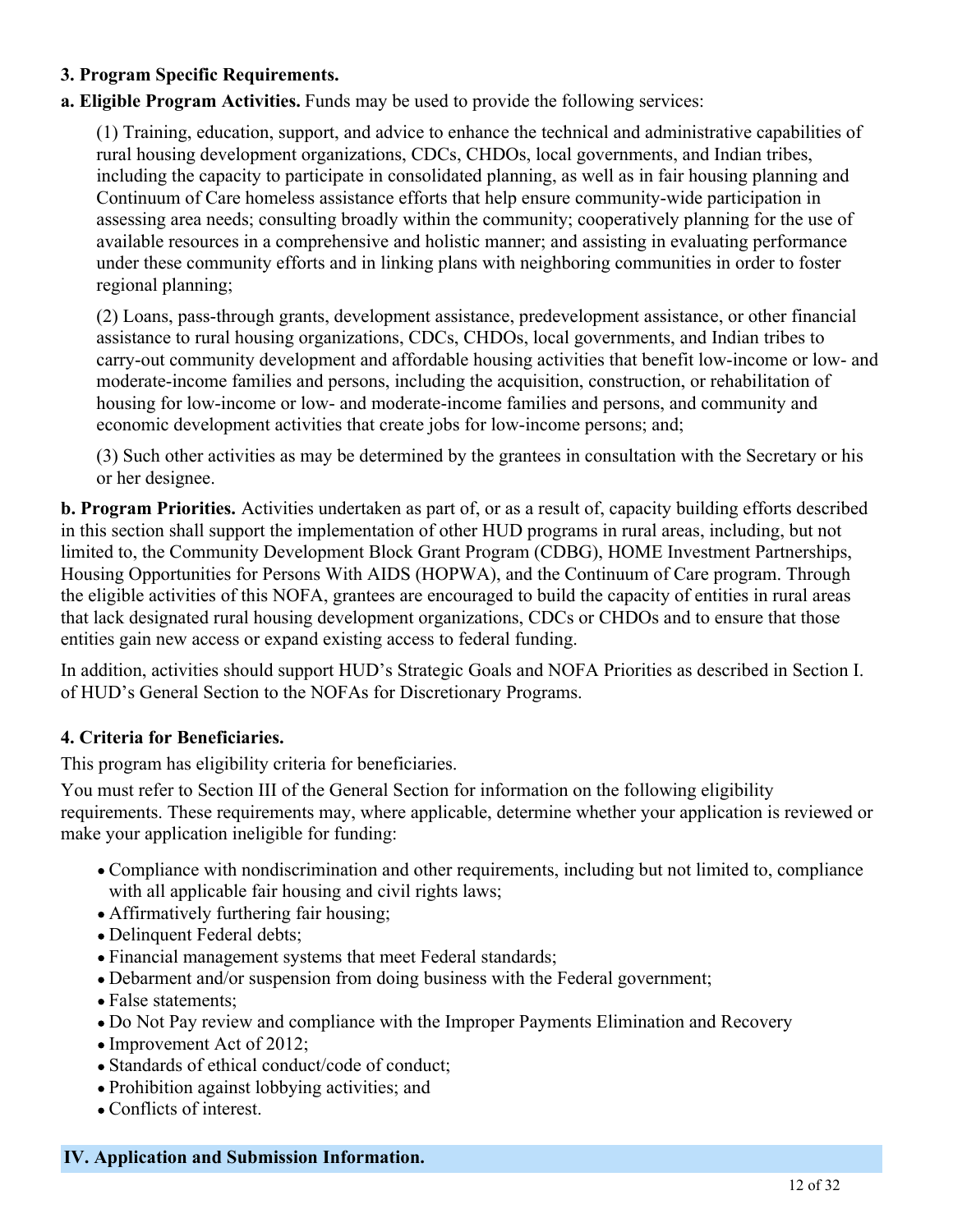# **A. Obtaining an Application Package**

An electronic copy of the Application Package and Application Instructions for this NOFA can be downloaded from Grants.gov at<http://www.grants.gov/applicants/apply-for-grants.html>. Except for Continuum of Care applications, or unless an applicant received a waiver for good cause, all applications must be submitted electronically via Grants.gov. The Continuum of Care application is submitted through HUD's e-snaps system.

An applicant demonstrating good cause may request a waiver from the requirement for electronic submission. For example, a lack of available Internet access in the geographic area in which the applicant's business offices are located. Applicants that cannot submit their applications electronically and must seek a waiver of the electronic grant submission requirements must submit a waiver request so that the request is received at least 15 days before the application deadline. If HUD waives the requirement, HUD must receive your paper application before the deadline of this NOFA. To request a waiver and receive a paper copy of the application materials, you should contact:

Office of Community Planning and Development

Email: [CapacityBuilding@hud.gov](mailto:CapacityBuilding@hud.gov)

Office of Policy Development and Coordination Washington, DC

### **B. Content and Form of Application Submission.**

To ensure that the correct Application Package and Application Instructions are used, applicants must verify that the CFDA Number and CFDA Description on the first page of the Application Package downloaded from Grants.gov, as well as the Funding Opportunity Title, and the Funding Opportunity Number match the Program and NOFA to which they are applying. Applications will only be considered for the competition indicated in box 11, 12, and 13 on the SF-424 submitted in the application.

### **1. Content**

Forms for your package include the forms outlined below:

Additionally, your complete application must include the following narratives and non-form attachments.

A complete application under this NOFA must contain the information below. All forms required for application submission can be found in the application and instruction downloads on [Grants.gov](http://Grants.gov) at http://www.grants.gov/web/grants/forms.html.

- **Page Limitation and Font Size.** Narratives addressing Factors 1 through 5 are limited to no more 1. than 34 typed pages of single-spaced text based on an 8.5 by 11 inch paper, using a Times New Roman standard 12-point font. HUD will not review more than 34 pages for all five factors and NOFA policy priorities combined, except that the page limit does not include the form HUD-2995 in support of the Preferred Sustainable Communities Status Bonus points.
- **Prohibition on Materials Not Required.** Materials other than what is requested in this NOFA are 2. prohibited. Reviewers will not consider resumes, charts, letters, or any other documents attached to the application, which are not specified in this NOFA.
- **Checklist for Application Submission.** The following checklist is provided as a guide to help ensure 3. that applicants submit all required elements. All applicants should enter the applicant name, DUNS number, and page numbers on narrative pages of the application. The paper submission must be in the order provided below.

Application for Federal Assistance (form SF424) (Note: Applicants must enter the legal name of their organization in box 8.a. and DUNS number in box 8.c. of the SF424 as it appears in the System for Award Management (SAM).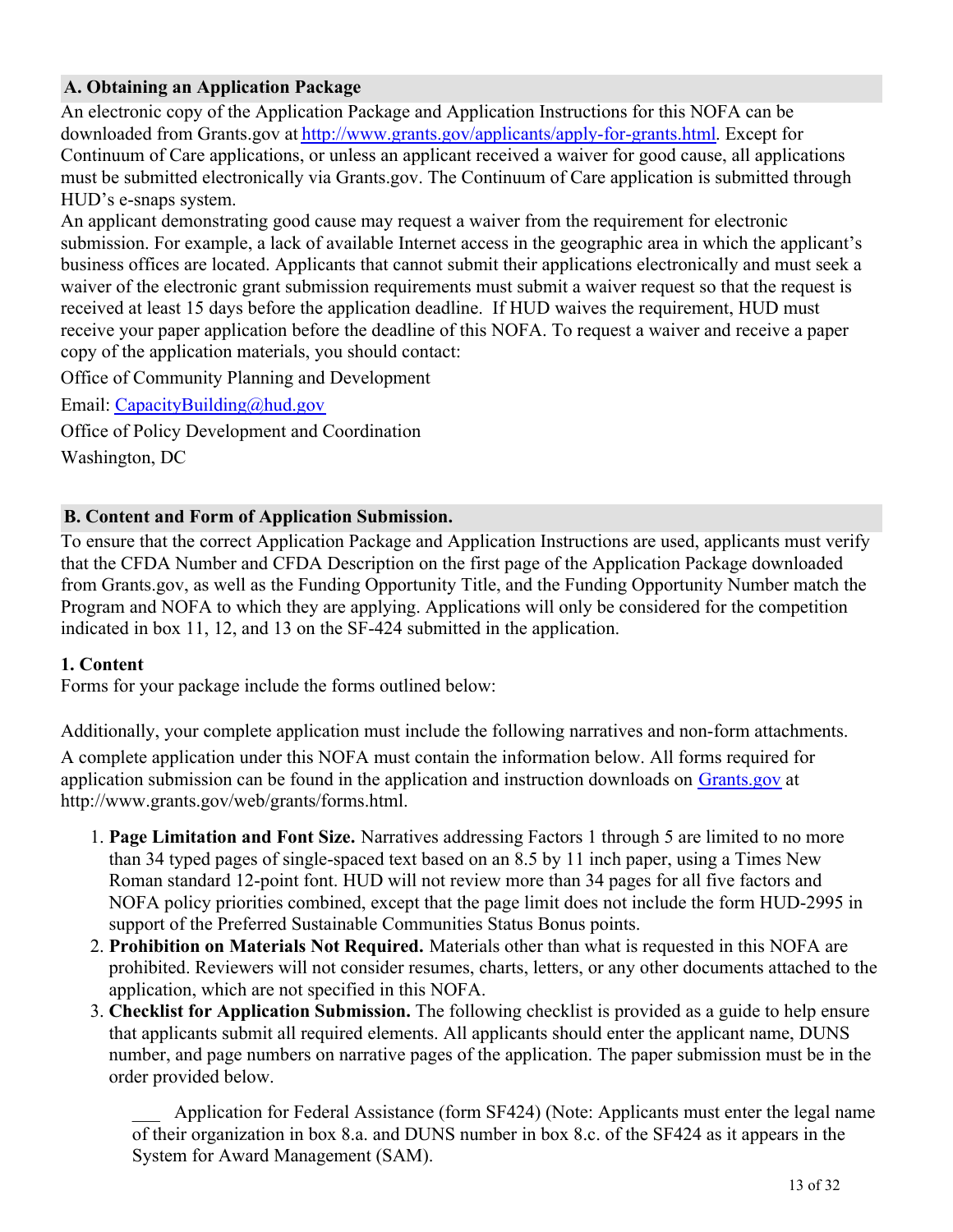Faith-Based EEO Survey (SF424 Supplement, Survey for Ensuring Equal Opportunity for Applicants);

- Narrative addressing Factors 1 through 5;
- Grant Application Detailed Budget (HUD-424-CB);
- Applicant Assurances and Certification (HUD-424-B);
- Disclosure of Lobbying Activities (SFLLL) (if applicable);
- Applicant/Recipient Disclosure/Update Report (HUD2880);

\_\_\_ Certification of Consistency with Sustainable Communities Planning and Implementation Form (HUD 2995);

# **2. Format and Form.**

Narratives and other attachments to your application must follow the following format guidelines.

Applicants are advised to address the requirements of each Rating Factor in the corresponding narrative statements for that specific Rating Factor so that information is not missed during the review process. For additional submission requirements, please see the checklist above in Section IV.B.1.

# **C. System for Award Management (SAM) and Dun & Bradstreet Universal Numbering System (DUNS) Number.**

# **1. SAM Registration Requirement.**

Applicants must be registered with SAM before submitting their application. In addition, applicants must continue to maintain an active SAM registration with current information at all times during which they have an active Federal award or an application or plan under consideration by HUD.

### **2. DUNS Number Requirement.**

Applicants must provide a valid DUNS number in their application. DUNS numbers may be obtained for free at <http://fedgov.dnb.com/webform>.

### **D. Application Submission Dates and Times.**

The application deadline is 11:59:59 p.m. Eastern time on **09/13/2016**. Applications must be received no later than the deadline.

Submit your application to Grants.gov unless a waiver has been issued allowing you to submit your application in paper form or you are applying for the Continuum of Care program. The Continuum of Care application is submitted through HUD's e-snaps system. Instructions for submitting your application to Grants.gov are contained within the Application Package you downloaded from Grants.gov. Instructions for submitting your paper application will be contained in the waiver of electronic submission.

Your application must be both **received and validated** by Grants.gov. Your application is "received" when Grants.gov provides you a confirmation of receipt and an application tracking number. **If you do not see this confirmation and tracking number, your application has not been received.**

After your application has been received, your application still must be validated by Grants.gov. During this process, your application may be "validated" or "rejected with errors." To know whether your application was rejected with errors and the reason(s) why, you must log into Grants.gov, select "Applicants" from the top navigation, and select "Track my application" from the drop-down list. If the status is "rejected with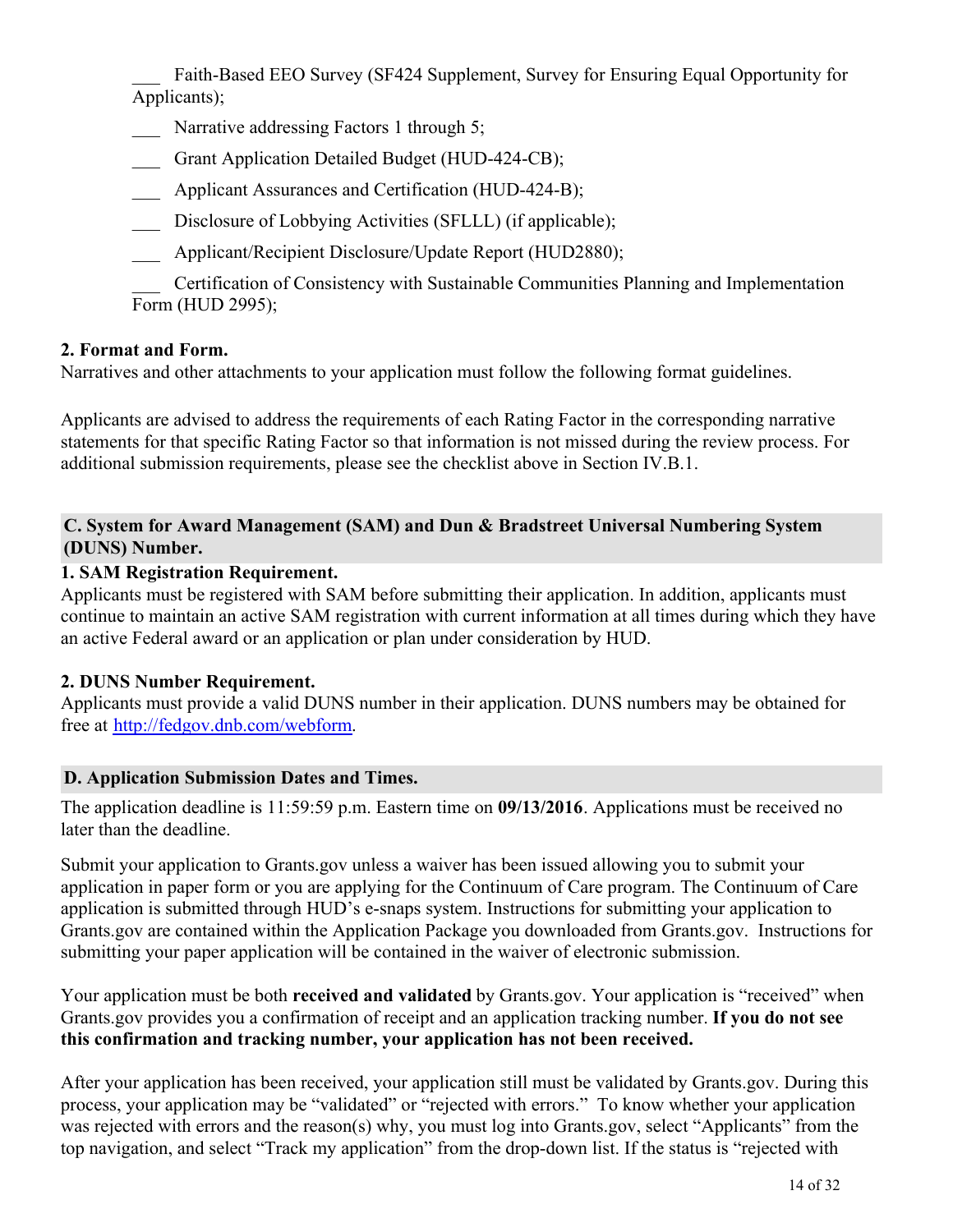errors," you have the option to correct the error(s) and resubmit your application before the Grace Period ends. **If your application was "rejected with errors" and you do not correct these errors, Grants.gov will not send your application to HUD, and HUD will not review your application**. If your status is "validated" your application will be forwarded to HUD by Grants.gov.

# **1. Amending or Resubmitting an Application.**

Before the submission deadline, applicants who choose to amend an application that has been validated by Grants.gov may resubmit a revised application containing the new or changed material. The resubmitted application must be received by the applicable deadline.

# **2. Grace Period for Grants.gov Submissions.**

If an application is received by Grants.gov before the deadline, but is rejected with errors, applicants have a grace period of 24 hours beyond the application deadline to submit a corrected application that is received and validated by Grants.gov. Any application submitted during the grace period that does not meet the criteria above will not be considered for funding. There is no grace period for paper applications.

# **3. Late Applications.**

An application received after the Program NOFA deadline date that does not meet the requirements of the grace period policy will be marked late, and will not be considered for funding.

# **4. Corrections to Deficient Applications.**

Except as provided by the electronic submission grace period described in this notice, HUD may not consider any unsolicited information that applicants may want to provide after the application deadline. (Refer to 24 CFR part 4, subpart B.) In addition, HUD may not seek clarification of items or responses that improve the substantive quality of an applicant's response to any rating factors or which correct deficiencies which are in whole or part of a rating factor, including items that impact bonus points. HUD may contact the applicant to clarify other items in its application. In order not to unreasonably exclude applications from being rated and ranked in situations where there are curable deficiencies, HUD will notify applicants of each technical deficiency and will do so on a uniform basis.

If HUD finds a curable deficiency in an application, HUD will notify the applicant by email describing the clarification or technical deficiency. HUD will send an email to the person designated in item 8F of the SF424 and to the person listed as the authorized representative in item 21 of the SF424. Both email notifications will be sent from HUD with confirmation of delivery receipt requested. The email notifications will be the official notification of the need to cure a technical deficiency. It is the responsibility of applicants to provide accurate email addresses for receipt of these notifications and to monitor their email accounts to determine whether a cure letter has been received. The applicant must carefully review the request for cure of a technical deficiency and must provide the response in accordance with the instructions contained in the deficiency notification.

Clarifications or corrections of technical deficiencies must be received by HUD within the time limits specified in the notification. In no case shall the time allowed to correct deficiencies exceed 14 calendar days or be less than 48 hours from the date of the email notification. The start of the cure period will be the date stamp on the email HUD sends to the applicant. If the deficiency cure deadline date falls on a Saturday, Sunday, federal holiday, or other day when HUD's Headquarters offices in Washington, DC, are closed, then the applicant's correction must be received on the next day that is not a Saturday, Sunday, or federal holiday, or other day when the HUD's Headquarters offices in Washington, DC, are closed.

Curable deficiency items must be submitted via email addressed to [ApplicationSupport@hud.gov](mailto:ApplicationSupport@hud.gov). When submitting technical deficiency cure items you must enter "Technical Cure" plus the Grants.gov application tracking number in the subject line of the email (e.g., Subject: Technical Cure - GRANT123456). If this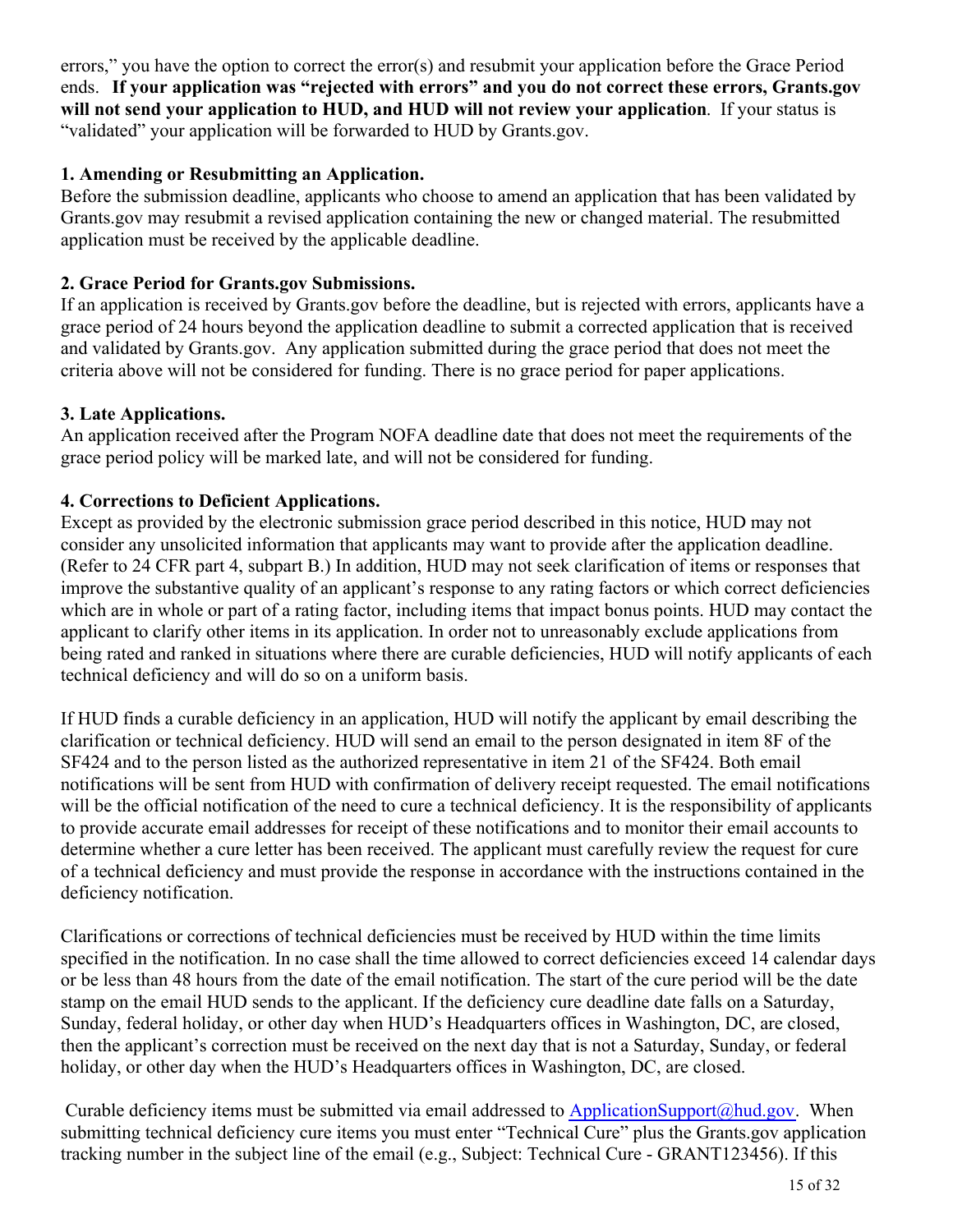information in not included, HUD will not be able to match the response to the application under review and the application may therefore be rejected due to the deficiency.

 Corrections to a paper application should be sent in accordance with and to the address indicated in the notification of deficiency. HUD will treat a paper application submitted in accordance with a waiver of electronic application that contains the wrong DUNS number as having a technical deficiency. Failure to correct the deficiency and meet the requirement to have a DUNS number and active registration in SAM will render the application ineligible for funding.

#### **E. Intergovernmental Review.**

This program is not subject to Executive Order 12372, Intergovernmental Review of Federal Programs.

#### **F. Funding Restrictions.**

No fee or profit may be paid to any recipient or subrecipient of an award under this capacity building NOFA.

### **Indirect Cost Rate**

Indirect Cost Rate: No restrictions, applicants may use their negotiated rate or the *de Minimis* rate (10% of Modified Total Direct Costs).

#### **G. Other Submission Requirements.**

#### **1. Discrepancies between the NOFA on Grants.gov and Other Documents.**

The Program NOFA posted at the Grants.gov website is the official document HUD uses to solicit applications. Applicants are advised to review their application submission against the requirements in the posted Program NOFA. If there is a discrepancy between the Program NOFA posted on Grants.gov and other information provided in any other copy or version or supporting documentation, the posted Program NOFA located at www.Grants.gov prevails. If discrepancies are found, please notify HUD immediately by calling the program contact listed in the Program NOFA. HUD will post any corrections or changes to a Program NOFA on the Grants.gov website. Applicants who enroll an email address at the application download page will receive an e-mail alert from Grants.gov in the event the opportunity is changed.

### **2. Application Certifications and Assurances.**

Applicants signing the SF424 cover page either through electronic submission or in paper copy submission (for those granted a waiver) affirm that the certifications and assurances associated with the application are material representations of the facts upon which HUD will rely when making an award to the applicant. If it is later determined that the signatory to the application submission knowingly made a false certification or assurance or did not have the authority to make a legally binding commitment for the applicant, the applicant may be subject to criminal prosecution, and HUD may terminate the award to the applicant organization or pursue other available remedies. Each applicant is responsible for including the correct certifications and assurances with its application submission, including those applicable to all applicants, those applicable only to federally-recognized Indian tribes, and those applicable to applicants other than federally-recognized Indian tribes. All program-specific certifications and assurances are included in the program Instructions Download on Grants.gov.

### **3. Lead Based Paint Requirements**

Not Applicable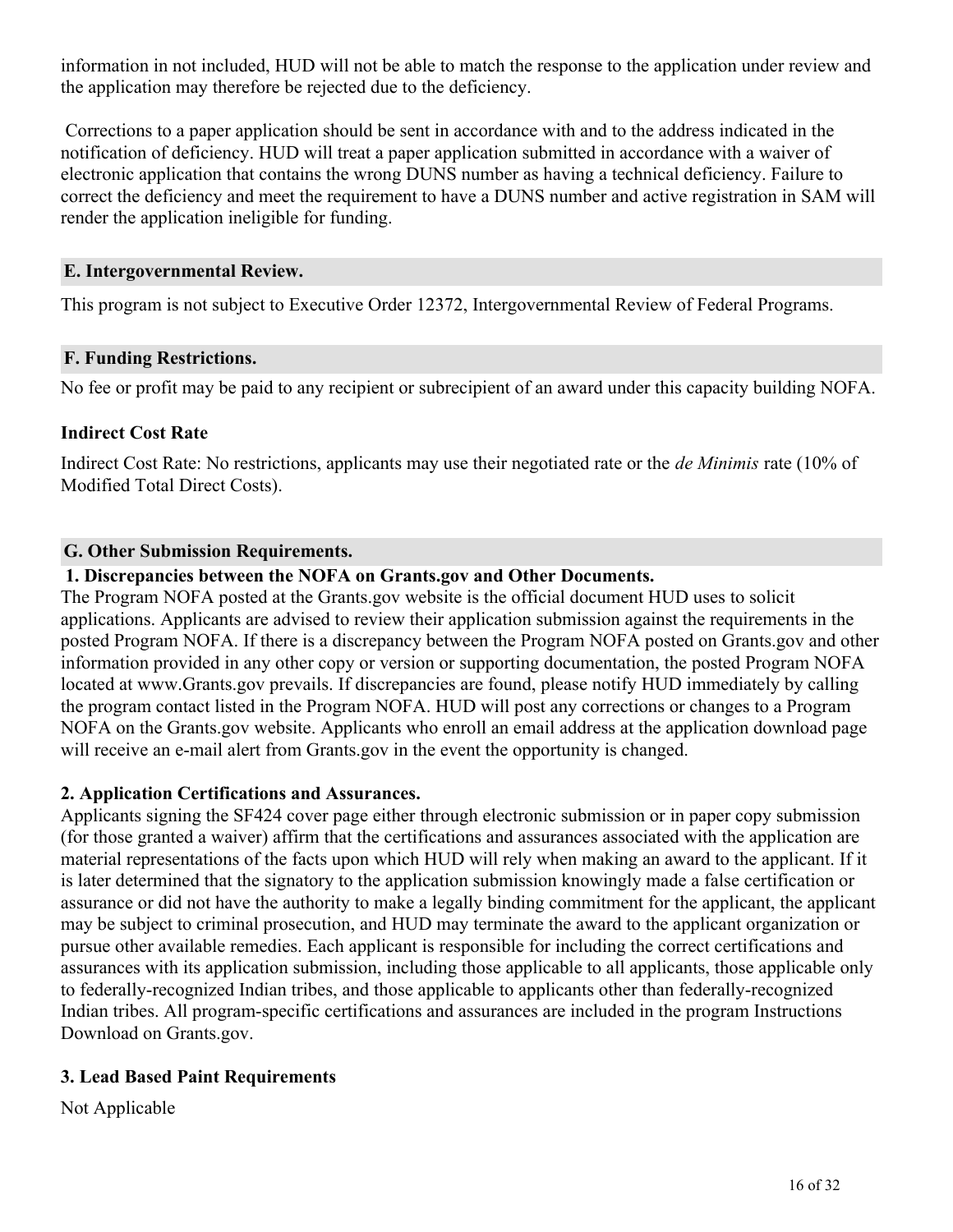When providing housing assistance funding for purchase, lease, support services, operation, or work that may disturb painted surfaces, of pre-1978 housing, you must comply with the lead-based paint evaluation and hazard reduction requirements of HUD's lead-based paint rules (Lead Disclosure; and Lead Safe Housing (24 CFR part 35)), and EPA's lead-based paint rules (e.g., Repair, Renovation and Painting; Pre-Renovation Education; and Lead Training and Certification (40 CFR part 745)).

# **4. Indirect Cost Rate (ICR)**

If you are a governmental organization or agency that receives more than \$35 million in federal funding, you are required to request an Indirect Cost Rate from your cognizant agency (2 CFR 200 Appendix VII). If you have not requested an indirect cost rate or have not received a negotiated indirect cost rate, you may not claim indirect costs until you receive a negotiated rate.

Non-governmental organizations: If your organization has never had an indirect cost rate and wishes to use the *de minimis* rate, your application's budget narrative must clearly state you intend to use the *de minimis* 10% of Modified Total Direct Costs (MTDC). If you are using a negotiated indirect cost rate, your application must clearly state the approved rate and distribution base and include a letter or other documentation from the cognizant agency showing the approved rate.

Governmental organizations: If your organization has a negotiated indirect cost rate, your application's budget narrative must include the rate and a letter or other documentation from the cognizant agency showing the negotiated rate. If your organization has prepared and maintains documentation supporting an indirect rate proposal but has not negotiated approval of the rate, your application's budget narrative must include the rate and applicable distribution base. State and local government departments that have never negotiated indirect cost rates with the Federal government and receive less than \$35 million in direct Federal funding per year may use the 10% *de minimis* indirect cost rate, and must keep the documentation of this decision on file. Federally recognized Indian tribes that have never negotiated an indirect cost rate with the Federal government may also use the 10% *de minimis* rate and must keep the documentation of this decision on file.

### <span id="page-18-0"></span>**V. Application Review Information.**

### **A. Review Criteria.**

### **1. Rating Factors**

**Rating Criteria.** The maximum number of points to be awarded for a rural capacity building application is 105, which includes points allocated for Rating Factors 1 through 5, three NOFA policy priority points and two bonus points. Applicants that undertake activities that result in achievement of specific NOFA Priorities listed below are eligible to receive additional points in the rating of their application. Two bonus points will be awarded for working with communities that are Preferred Sustainability Status Communities and/or Promise Zones, as described in Section V.D.3 of the General Section. Priority and/or bonus points will be considered only if the application meets or exceeds the Program's minimum fundable score based on the rating factors of this NOFA. The minimum score for an application to be considered for funding is 75.

Points allocated for Rating Factors 1 through 5 are assigned based on applicant responses to those factors. When addressing Factors 2 through 5, applicants should discuss the activities that will be carried out with Rural Capacity Building funds during the term of the grant agreement. Submissions should provide recent (within the last four years) and relevant (relative to the proposed activities to be carried out with the funds for this award) examples to support the proposal, where appropriate. Submissions should also be specific when describing the communities, populations, and organizations that they propose to serve and the specific outcomes expected as a result of the activities.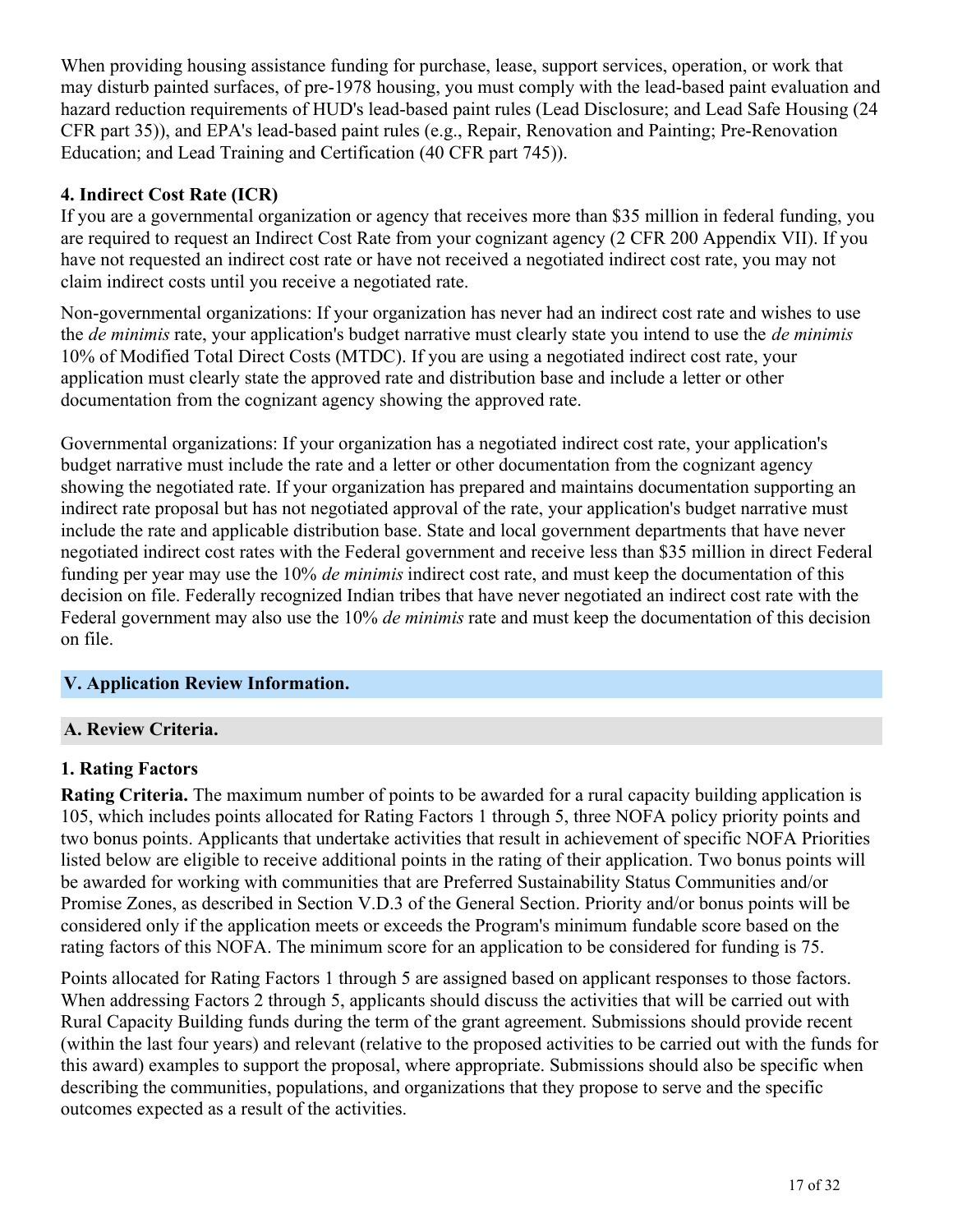#### Rating Factor 1 - Capacity of Applicant and Relevant Organizational Experience

Factor 1 relates to the capacity of the applicant and its relevant organizational experience. Rating of the "applicant" or the "applicant's organization and staff" includes in-house staff and any identified subcontractors and subrecipients firmly committed to the proposed project. In responding to Factor 1, applicants should specify the relevant experience, knowledge, skills, and abilities of the applicant's organization and staff. Other than names and position titles, please do not use any Personally Identifiable Information (PII).

**Experience (13 points)** The applicant shall describe the scope of work it performs on a national basis, including geographical areas and populations served. This should include a description of its expertise in rural housing and community development, as it relates to the eligible activities of this NOFA. The applicant shall focus on describing successful recent (within the past 4 years) and relevant experience working with or advising each of the following beneficiaries in building their capacity to develop rural affordable housing, undertake rural community development activities, and participate in other HUD programs:

- Rural housing development organizations (RHDOs),
- $\bullet$  CDCs.
- CHDOs,
- Local governments,
- Indian tribes

In rating this factor, HUD will consider how well the application describes successful recent and relevant experience of the applicant's organization and staff in providing assistance to build the capacity of program beneficiaries, as demonstrated by (1) work in at least 5 out of the 10 HUD regions, (2) assistance to different types of program beneficiaries, (3) expertise in rural housing and rural community development, and (4) concurrently managing projects, with multiple entities, in more than one geographic location.

**Capacity (12 points)** The applicant shall demonstrate that there are experienced key personnel skilled in one or more of the eligible activities needed to provide capacity building in rural settings. In rating this factor, HUD will consider the extent to which the application demonstrates that the organization has an adequate structure and sufficient number of knowledgeable or experienced staff to successfully manage and/or deliver each of the program's eligible activities, or a plan to recruit/procure individuals to fill specific roles, with the expert knowledge of capacity building for rural housing and community development providers.

#### Rating Factor 2: Need/Extent of the Problem **Maximum Points: 15** Maximum Points: 15

Applicants must use objective information and/or data from reliable sources to demonstrate (1) a sound understanding of the general high-priority needs of rural housing development organizations, CDCs, CHDOs, local governments and Indian tribes in rural settings and (2) a thorough understanding of the specific need for capacity building among the proposed beneficiaries of this application, in relation to the eligible activities and priorities identified in Section III.C. of this NOFA. In addition, applicants must demonstrate an understanding of the needs of areas identified as high-risk foreclosure areas, Colonias, Appalachia's distressed counties, the lower Mississippi Delta region, or locally designated community development target areas.

In rating this factor, HUD will evaluate the extent to which the applicant has identified and documented, using objective information and/or data from reliable data sources to demonstrate, the following:

(1) The general capacity building needs of rural affordable housing and rural community development providers;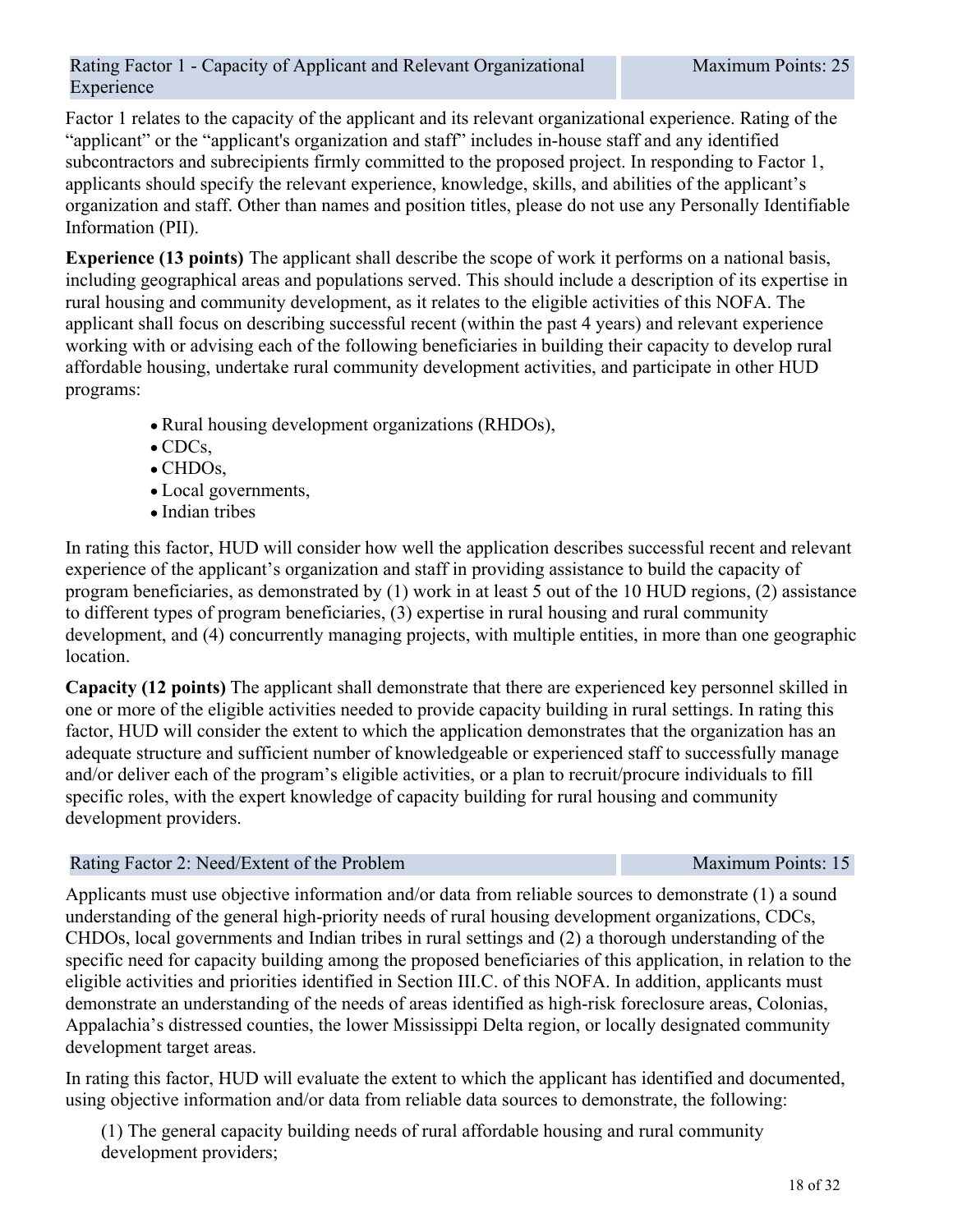(2) Of those general needs identified above, which specific capacity building needs will be addressed by the proposed activities for the proposed beneficiaries of this application;

(3) A clear understanding of the need and problems of any of the following underserved areas/populations that will be served by the proposed activities: high risk foreclosure areas, Colonias, Appalachia's distressed counties, the lower Mississippi Delta region, or locally-designated community development target areas;

(4) An assessment of an unaddressed problem or unmet need in the rural communities that this application proposes to serve, including, but not limited to, the need to take action to overcome impediments to affirmatively further fair housing as described in Section III.C. 3. a. of this NOFA to the extent it applies to proposed activities;

(5) The need to increase the capacity of the proposed beneficiaries of this application to administer other HUD programs such as the Community Development Block Grant (CDBG) Program, HOME Investment Partnerships Program (HOME), Housing Opportunities for Persons With AIDS Program (HOPWA), and HUD's homeless programs; and

(6) The need and intention to build the capacity of organizations to be designated as rural housing development organizations, CDCs, or CHDOs in rural areas that lack designated organizations.

#### Rating Factor 3: Soundness of Approach 
Maximum Points: 45

Factor 3 relates to the overall quality of the applicant's proposed approach to address the specific capacity building needs of rural housing organizations, CDCs, CHDOs, RHDOs, local governments and Indian tribes as described in response to Rating Factor 2. HUD will consider the connection between the specific identified capacity building needs, the priorities and eligible activities of this program, and the applicant's proposed activities, as well as the cost-effectiveness of those proposed activities.

**a. Program Design (25 points)** The applicant shall provide a sound approach for addressing the needs identified in Rating Factor 2, through eligible program activities for CDCs, CHDOs, RHDOs, local governments and Indian tribes. The approach shall incorporate the priorities identified in Section III.C.1 of this NOFA, to support the implementation of other HUD programs in rural areas. The approach shall include a feasible plan with a detailed description of how the applicant will design, organize, manage, and carry out the proposed eligible program activities. This factor should also include information that indicates the extent to which the applicant has coordinated or plans to coordinate (e.g., through memorandum of agreement, consortium agreement, or letters of participation) with other known organizations that are directly participating in the proposed work activities.

In rating this factor, HUD will evaluate the extent to which the application presents and supports a detailed and well-planned approach for conducting eligible program activities which address the capacity building needs of rural housing development organizations, CDCs, CHDOs, RHDOs, local governments and Indian tribes, as identified in Rating Factor 2 of this application. In this evaluation, HUD will consider the overall program design including goals, techniques, and beneficiary selection. HUD will evaluate the applicant's soundness of approach to organizing, managing, and carrying out the proposed activities. HUD will also evaluate the extent to which the application demonstrates a plan to ensure that Rural Capacity Building program beneficiaries will undertake activities consistent with the local Consolidated Plan and are aligned with local priorities. HUD will evaluate the extent to which the application demonstrates that the support provided will result in the ability of the organizations receiving capacity building assistance to commence work on specific housing, community, and/or economic development activities by the end of the performance period.

**b. Support HUD Programs (10 points)** Applicants shall demonstrate how the proposed approach to capacity building supports and magnifies the effects of other HUD programs in the communities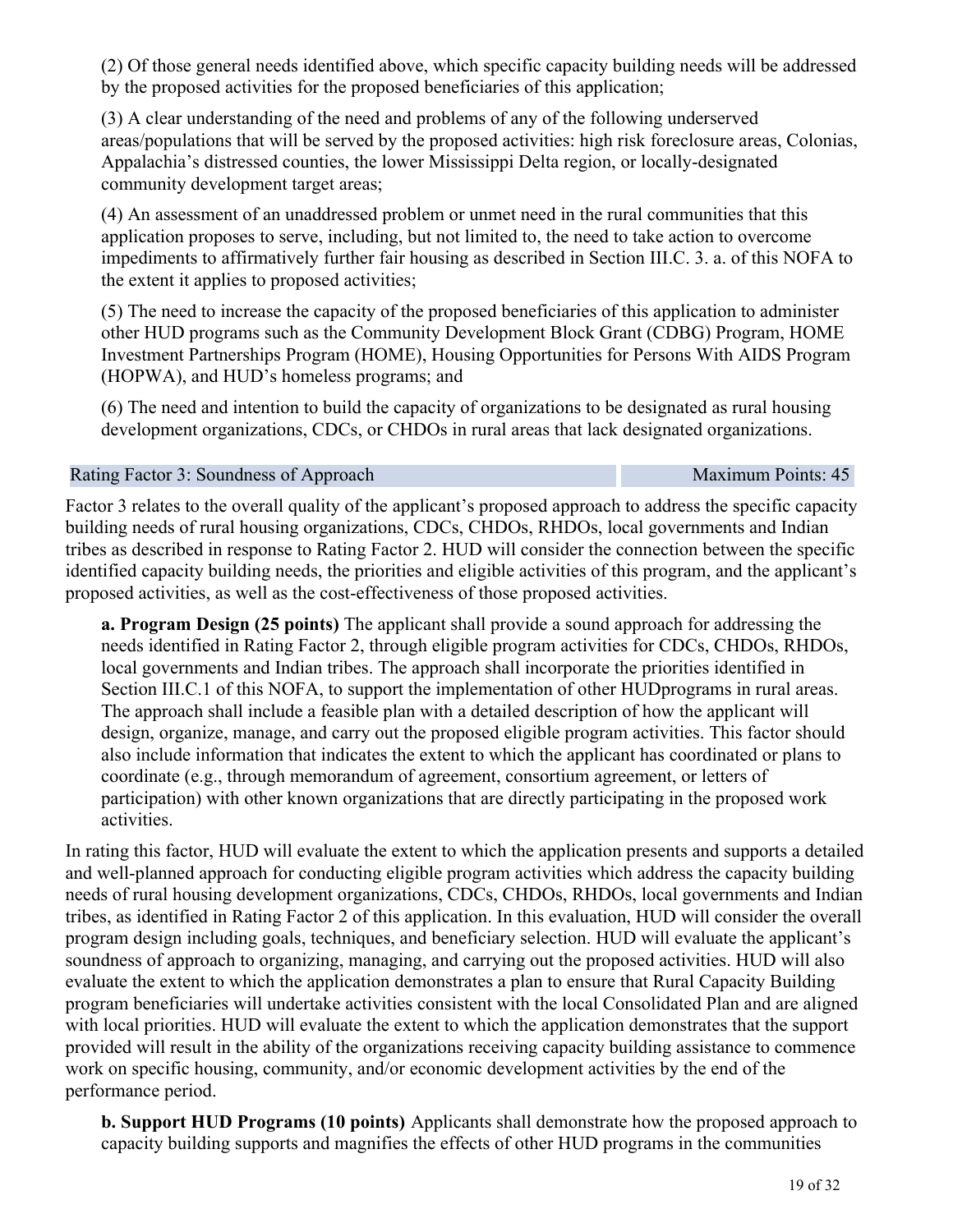assisted through rural capacity building.

In rating this factor, HUD will evaluate the extent to which applicants connect the proposed activities of this award to specific strategies to support and magnify the impact of each of the following HUD programs:

- Community Development Block Grant (CDBG) Program,
- Indian Community Development Block Grant (ICDBG) Program,
- HOME Investment Partnerships Program,
- Housing Opportunities for Persons With AIDS (HOPWA) Program,
- Indian Housing Block Grant Program,
- Indian Housing Loan Guarantee Program,
- HUD's homeless programs and
- any other HUD programs.

Those strategies may include dollar amounts of other programs aimed to be leveraged, a targeted number of beneficiaries with designations and/or expanded capacity to administer these programs; or other specific strategies to support and magnify the impact of HUD programs.

**c. Budget (9 points)** Applicants shall also include a "Grant Application Detailed Budget" (HUD-424-CB), broken out by line item with the assumptions used to develop each line item described in the budget narrative. To the extent relevant to the budget, projected cost estimates from outside sources, including leverage, must be included in the budget and narrative.

In rating this factor, HUD will evaluate the extent to which the applicant provides a detailed budget (HUD-424-CB) and a budget narrative which is clearly connected to the proposed program design. HUD will also rate this factor based on the extent to which the narrative describes the rationale for proposed activities, describes the assumptions used in determining the budget estimates and demonstrates that activities will be cost-effective.

**d. Section 3 (1 point)** Applicants should describe how they will comply with Section 3 of the Housing and Urban Development Act and HUD's implementing rules at 24 CFR Part 135 to direct training, employment, contracting and other economic opportunities to low- and very low-income persons, particularly those who are recipients of government assistance for housing, and to businesses that provide economic opportunities to low- and very low-income persons. Additional information regarding all Section 3 requirements can be found in Section V.C.1.c of the General Section.

In this Rating Factor, HUD will evaluate the applicant's description of how Section 3 requirements will be accomplished by identifying the number of new jobs, contracts, training, and economic opportunities that applicable project activities will generate and an applicant's strategies for targeting Section 3 residents and businesses for such economic opportunities. Applicants that do not propose to conduct eligible activities that will produce Section 3 economic opportunities are not eligible to receive a point for this rating factor.

#### Factor 4: Leveraging Resources **Maximum Points: 5** Maximum Points: 5

Additional resources committed to assist the Rural Capacity Building program will achieve points for this rating factor. Resources may include cash or in-kind contributions of services, equipment, or supplies allocated to the proposed program from governmental entities, public or private organizations, or other entities. The applicant must support each source of contributions with a letter of commitment from the contributing entity, whether a public or private source. Such supporting documentation must be provided in the form of letters of firm commitment, memorandums of understanding, or other signed agreements from those entities. Each letter of commitment, memorandum of understanding, or agreement to participate must include the following:

Organization's Name,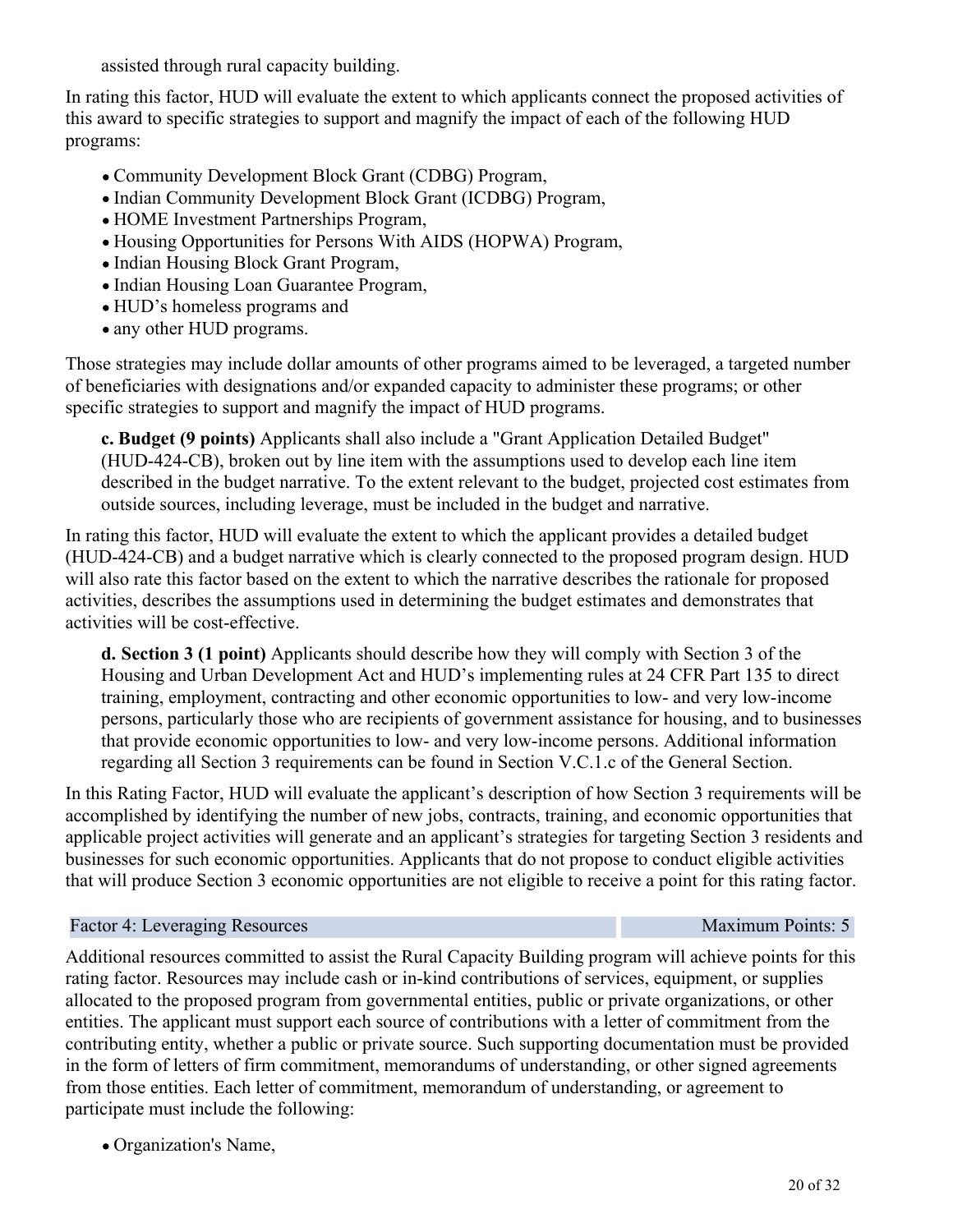- Proposed value of the commitment,
- Responsibilities as they relate to your proposed program,
- Dated after the date of publication of this NOFA,
- Commitment must be on company letterhead, and
- Signed and dated by an official of the organization legally able to make commitments on behalf of the organization.

If the applicant does not provide letters from contributors specifying the details and amount of the actual contributions, those contributions will not be counted.

In rating this factor, HUD will evaluate the amount of leverage committed as a percentage of the requested grant amount. To achieve full points for this factor, the applicant will provide firm commitments equal to 20 percent or greater of the requested grant amount. Less than 20 percent commitment will receive fewer points. If there are no firm commitments, no points will be awarded for this factor. In the event that an application is funded for less than the requested amount, the calculated percentage of leverage in the application will be multiplied by the awarded amount to establish the amount of leverage that the grantee will be required to provide.

### Rating Factor 5: Achieving Results and Program Evaluation Maximum Points: 10

The applicant shall provide an effective plan to evaluate and quantifiably measure performance with project timelines, specific outputs and outcomes, and demonstrated improvements in capacity and other goals which address the needs identified in this application.

In rating this factor, HUD will evaluate the extent to which the application clearly describes an effective and detailed plan for evaluating the eligible activities proposed in Factor 3 of the application. The plan shall include a description of overarching project goals and timelines for achieving results, as well as specific planned outputs selected from the quantifiable measures below, or other quantifiable output or outcome measures proposed by the applicant, applicable to the activities proposed in Factor 3 including a basis for how the proposed measures will be computed. Selected measures should clearly demonstrate the improved skill, technical capability, and production of rural housing development organizations, CDCs, CHDOs, RHDOs, local governments and Indian tribes in undertaking community development activities.

### **General Outputs**

- Number of individuals served
- Number of organizations served
- Number of CDCs/CHDOs, RHDOs, Tribes, and local governments served
- Number of states served
- Number of HUD Regions served

### **Policy Priorities**

- Number of new CDCs, CHDOs or RHDOs created
- Number of organizations newly accessing or expanding Federal funding
- Value of new or expanded Federal funding received

### **Training and Education**

- Number of engagements/trainings offered and number of attendees at each
- Number of web-based engagements/trainings offered and number of attendees at each
- Number of in-person engagements/trainings and number of attendees at each
- Number of individuals receiving financial assistance to attend training
- Value of financial assistance provided to individuals to attend training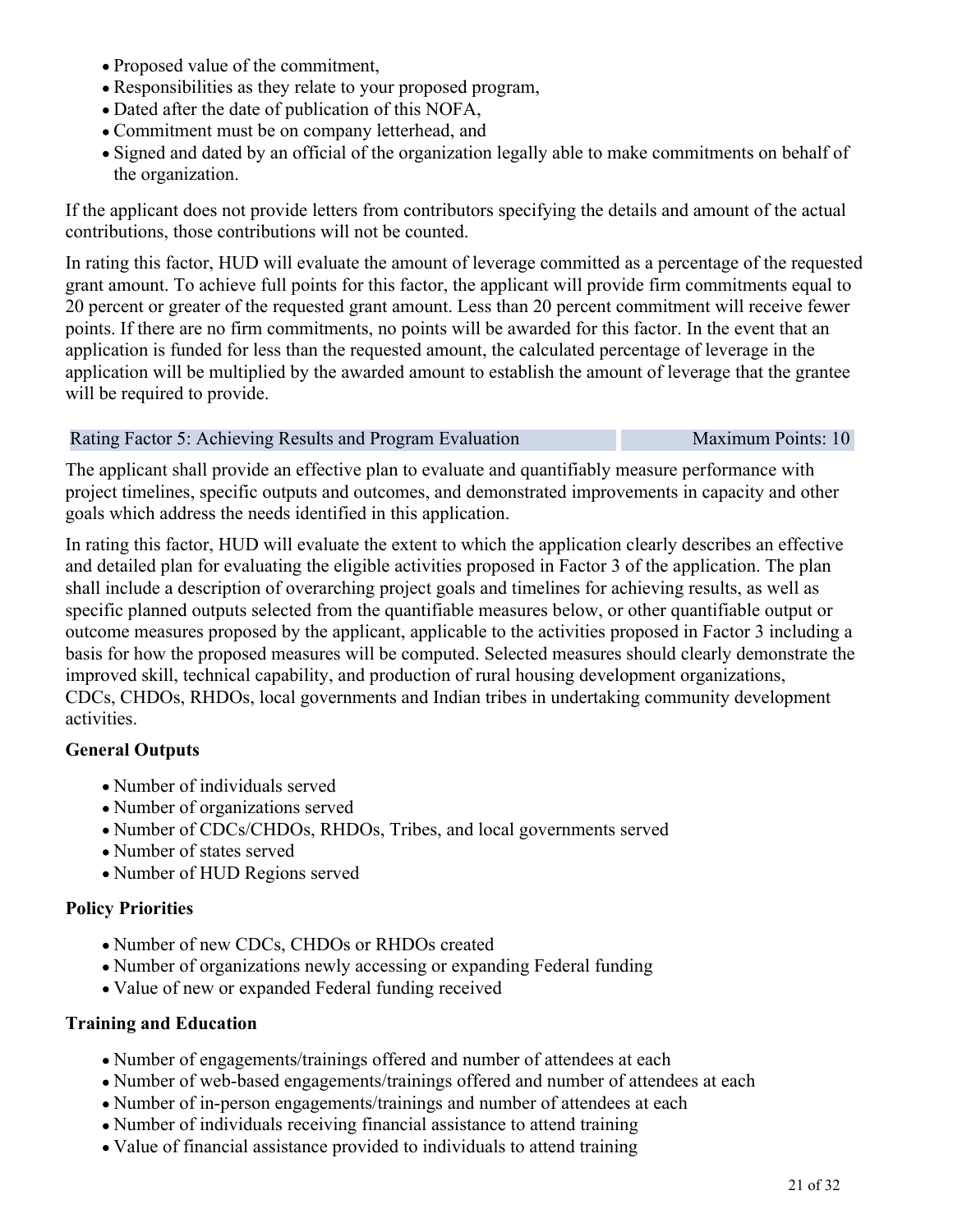- Number of participants earning or renewing a licensure or certification
- Number of peer-to-peer learning events and number of attendees at each

# **Other Capacity Building Efforts**

- Number of community development projects supported
- Value invested into community development projects
- Number of community programs supported
- Value invested into community programs
- Number of new community partnerships developed
- Number of data portals/web resources created
- Number of data portal and web visits
- Number of publications/newsletters created

# **Direct Financial Assistance**

- Number of grants awarded
- Value of grants awarded
- Number of loans approved
- Value of loans approved
- Number of other financial assistance events
- Value invested in other financial events

# **Housing and Economic Development**

- Number of jobs created
- Number of jobs retained
- Number of housing units in the development process
- Number of new housing units created
- Number of housing units preserved, repaired, or rehabilitated
- Number of businesses assisted
- Number of businesses created

# **2. NOFA Priorities.**

HUD encourages applicants for funding to undertake programs and projects that contribute to HUD's NOFA Priorities. Applicants that undertake activities that result in achievement of specific NOFA Priorities listed below are eligible to receive priority points in the rating of their application. These points will be awarded only if the application otherwise meets or exceeds the Program's minimum fundable score based on the rating factors of this NOFA.

### **Promote Economic Development and Economic Resilience (Capital Investment, Planning, and Research NOFAs or as specified in Individual Program NOFA)**

HUD encourages applicants for funding to undertake programs and projects that contribute to HUD's NOFA Priorities. Applicants that undertake activities that result in achievement of specific NOFA Priorities listed below are eligible to receive priority points in the rating of their application. These points will be awarded only if the application otherwise meets or exceeds the Program's minimum fundable score based on the rating factors of this NOFA.

**Community Economic Development**: To receive 1 point under this objective, applicants must show how their proposed grant activities will build infrastructure within the target community to 1) support job creation for low income people; 2) support business opportunities for small and/or disadvantaged businesses; and/or 3) create a flow of investment of private or other public capital into a) small and disadvantaged businesses or b) nonprofit activities serving low income people; and/or 4) accomplish any combination of the above. Applicants must provide a substantive description of each activity and specific, measureable targets of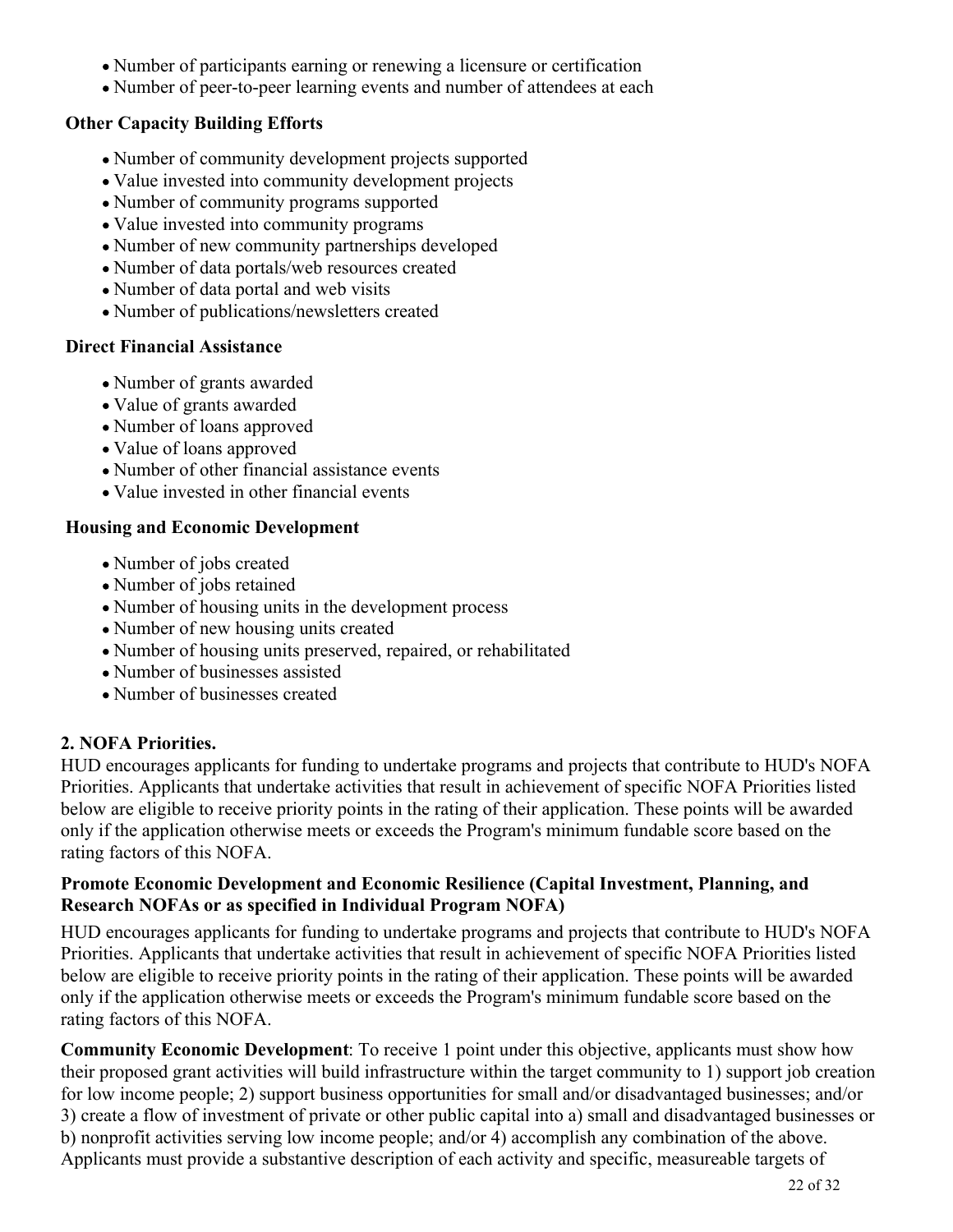economic development impact, with a narrative supporting the estimate. For programs already subject to the requirements of Section 3 (see paragraph III.C.3.g of this NOFA), applicants must clearly explain how the proposed activities **exceed** the requirements of Section 3 to "ensure that employment and other economic opportunities generated by HUD financial assistance shall, to the greatest extent feasible, and consistent with existing Federal, State and local laws and regulations, be directed to low- and very low-income persons (24 CFR 135.1)."

# **Affirmatively Furthering Fair Housing (Capital Investment or as specified in Individual Program NOFA)**

**Capacity Building Activities Related to Housing**:Applicants may earn 1 point for demonstrating that all capacity building activities related to the development or rehabilitation of housing will serve a range of incomes and a range of family sizes that is proportional to the regional need, based on Census data and other generally accepted data sources. Applicants must include the specific plans for supporting the development or rehabilitation of such housing, including the total number of units affordable for each income group and by bedroom size.

# **Increase Energy Efficiency and the Health and Safety of Homes (Capital Investment and Planning NOFAs or as Specified in Individual Program NOFA)**

The applicant must demonstrate a high degree of technical expertise (through past performance or staff competencies) in capacity building activities related to increasing energy efficiency and the health and safety of homes. HUD will award 1 point to applicants that commit to encouraging and assisting RHDOs, CDCs, CHDOs, local governments and Indian tribes to complete comprehensive assessments of housing units for health and energy deficiencies and coordinate interventions across multiple disciplines. These interventions include lead hazard control, allergen reduction, mold and moisture remediation; or other measures designed to decrease symptom days, emergency treatment or inpatient hospital stays for asthmatic residents; decrease the numbers of safety related injuries taking place in the home; decrease the number of homes with residents who smoke or increase in the number of multifamily properties (privately owned unassisted or HUD-assisted housing, or public housing) where smoking is prohibited on the property; any other measurable outcome that demonstrates the positive health impact of comprehensive housing assessments, home/health focused education, integrated pest management techniques or other health related property improvements and/or property management practices.

Applicants must include a description of how outcomes will be measured throughout this process including measures to evaluate the effectiveness of training and outreach, reviews and recommendations from assisted RHDOs, CDCs, CHDOs, local governments and Indian tribes and procedures for measuring and documenting improvements in resident health, residential energy usage and access to job training/job opportunities for low-income residents. Specific measures of success or performance for this policy priority include the percentage of assisted RHDOs, CDCs, CHDOs, local governments and Indian tribes that successfully achieves expected outcomes.

Applicants should demonstrate how their health and energy programs will help RHDOs, CDCs, CHDOs, local governments and Indian tribes coordinate housing services across the housing, health and energy disciplines, including the use of common assessment tools, cross training of staff in multiple competencies, and standardization of intake forms and processes. For more information on mitigating housing-related health hazards, applicants should review HUD's Healthy Homes Strategic Plan, [http://www.hud.gov/offices](http://www.hud.gov/offices/lead/library/hhi/hh_strategic_plan.pdf) [/lead/library/hhi/hh\\_strategic\\_plan.pdf](http://www.hud.gov/offices/lead/library/hhi/hh_strategic_plan.pdf), and the CDC-HUD Healthy Housing Reference Manual, [http://www](http://www.cdc.gov/nceh/publications/books/housing/housing.htm) [.cdc.gov/nceh/publications/books/housing/housing.htm](http://www.cdc.gov/nceh/publications/books/housing/housing.htm), or [http://www.hud.gov/offices/lead/library/hhi/Healt](http://www.hud.gov/offices/lead/library/hhi/HealthyHousingReferenceManual.pdf) [hyHousingReferenceManual.pdf](http://www.hud.gov/offices/lead/library/hhi/HealthyHousingReferenceManual.pdf).

Applicants should encourage RHDOs, CDCs, CHDOs, local governments and Indian tribes to coordinate the delivery of housing repair/rehabilitation with community, hospital or public health programs that utilize community health workers, Promotoras, health educators or others in similar positions to assess the indoor quality of home environments for conditions that may impact resident health for example, the coordination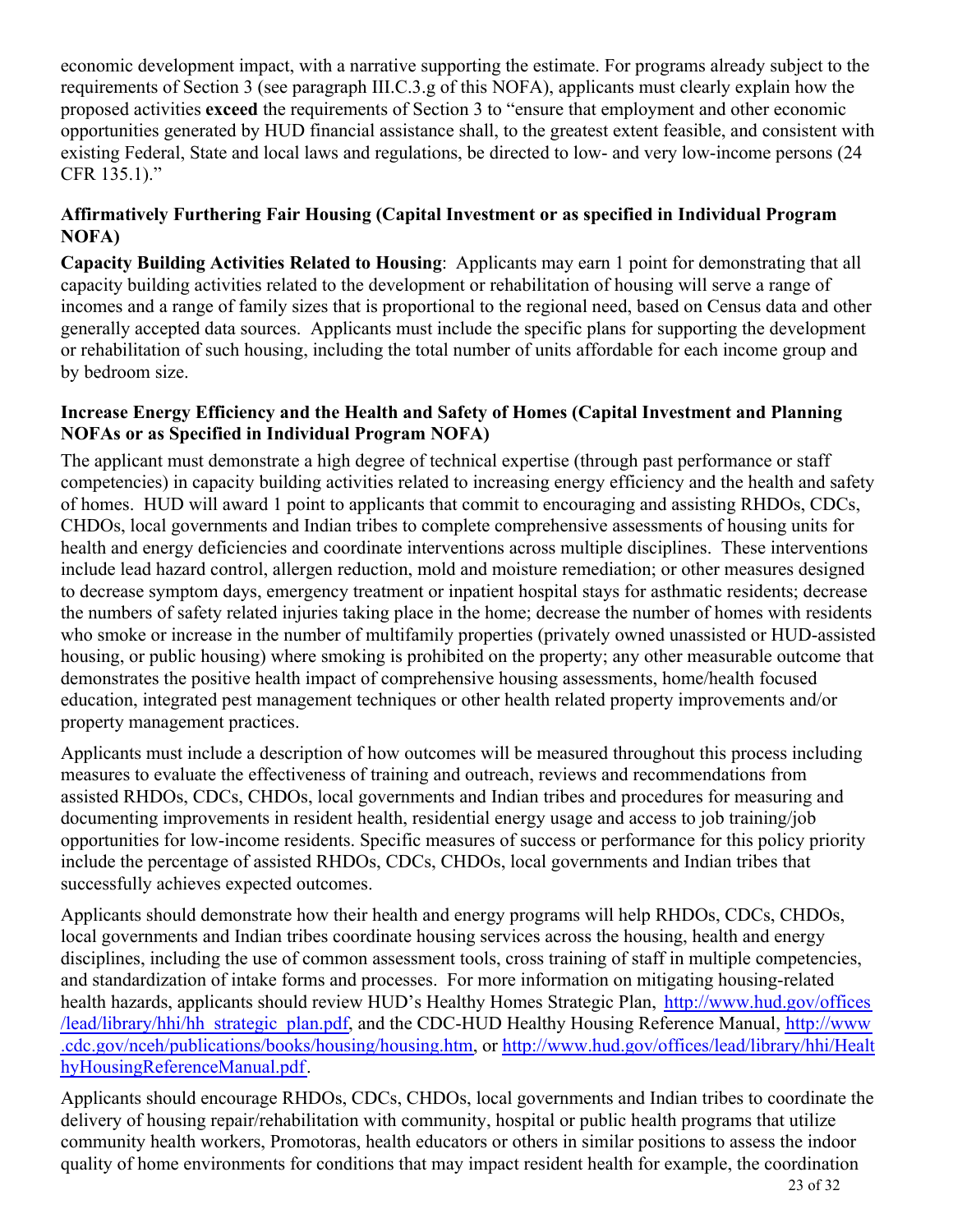of rehabilitation activities with programs that assess the home environments of asthmatic children for asthma triggers.

# **3. Bonus Points.**

In support of certain inter-agency initiatives, HUD awards bonus points to projects where the preponderance of work will occur in a designated zone, community or region. **These points will be awarded only if the application otherwise meets or exceeds the Program's minimum fundable score based on the rating factors of this NOFA.**

HUD encourages activities in communities with Preferred Sustainability Status (PSS) and/or Promise Zones (PZ), HUD will award two (2) points for qualified activities within a designated zone or area and supporting either or both initiative(s). In no case will HUD award more than two bonus points for these activities.

a. To receive **Preferred Sustainability Status Communities Bonus Points**, applicants must submit form HUD2995, Certification of Consistency with Sustainable Communities Planning and Implementation, signed by the designated Preferred Sustainability Status Community point of contact. Designated PSS Communities Points of Contacts can be found on HUD's website at [http:// portal.hud.gov/ hudportal/ HUD?src=/](http://portal.hud.gov/hudportal/HUD?src=/program_offices/administration/grants/nofa11/psscontacts) [program\\_offices/ administration/ grants/ nofa11/ psscontacts](http://portal.hud.gov/hudportal/HUD?src=/program_offices/administration/grants/nofa11/psscontacts).

b. To receive **Promise Zones Bonus Points**, applicants must submit form HUD 50153, Certification of Consistency with Promise Zone Goals and Implementation, signed by the Promise Zone Official authorized to certify the project meets the criteria to receive bonus points. To view the list of designated Promise Zones and persons authorized to certify, please go to [https:// www.hudexchange .info/ promise-zones/ promise](https://www.hudexchange.info/promise-zones/promise-zones-designees/)[zones- designees/](https://www.hudexchange.info/promise-zones/promise-zones-designees/).

# **B. Reviews and Selection Process.**

### **1. Past Performance**

In evaluating applications for funding HUD will take into account an applicant's past performance in managing funds, including, but not limited to: the ability to account for funds appropriately; the timely use of funds received from HUD or other federal, state, or local programs; the timely submission and quality of reports submitted to HUD; meeting program requirements; meeting performance targets as established in Logic Models or other performance evaluation tools approved as part of the grant agreement; the timelines for completion of activities and receipt of promised matching or leveraged funds; and the number of persons to be served or targeted for assistance. Before making a Federal award, HUD is required by 31 U.S.C. 3321 and 41 U.S.C. 2313 note to review information available through any OMB-designated repositories of government-wide eligibility qualification or financial integrity information, such as Federal Awardee Performance and Integrity Information System (FAPIIS), Dun and Bradstreet, and ''Do Not Pay.'' HUD may consider other public sources such as newspapers, Inspector General or Government Accountability Office reports or findings, or hotline or other complaints that have been proven to have merit. In evaluating past performance, HUD may deduct points from the rating score or establish threshold levels as specified under the Factors for Award in the Program NOFAs. Each Program NOFA will specify how past performance will be rated.

# **2. Integrity**

HUD evaluates the integrity of the applicant as reflected in government-wide websites, information in HUD's files, the federal Do Not Pay portal, public information and information received during HUD's Name Check Review process. If this integrity evaluation results in an adverse finding, HUD reserves the right to take any of the remedies provided in Section III.C.4.a.5, Do Not Pay website Review.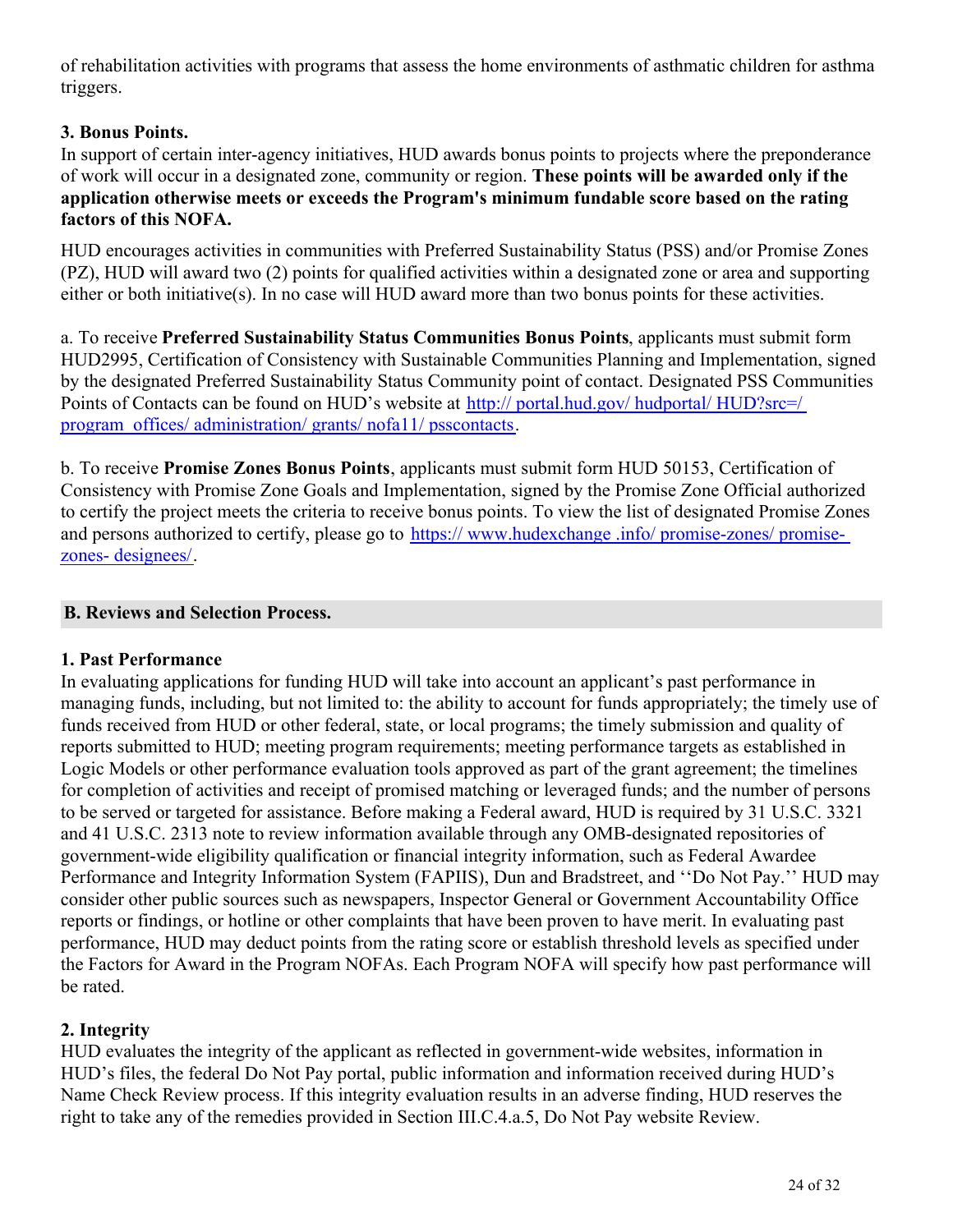a. Review Types. Two types of reviews will be conducted. First, HUD will review each application to determine whether it meets threshold eligibility requirements. Second, HUD will review and assign scores to eligible applications using the Rating Factors noted under Section V.A. During the second review, where applicable, NOFA Policy Priority points and/or bonus points will be added to applications that are assigned scores at or above the Program's minimum fundable score based on the rating factors of this NOFA.

b. Threshold Eligibility Requirements. All applicants must be in compliance with the threshold requirements found in the General Section and the eligibility requirements listed in Section III of this NOFA and must be received by the deadline (see Section III.C. of the General Section) in order to be reviewed, scored, and ranked. Applications that do not meet these requirements will be considered ineligible for funding.

c. Rating. HUD will rate all eligible applications that meet the Threshold Requirements against the criteria in Rating Factors 1 through 5 and assign a rating score. The maximum total rating score for the five Rating Factors is 100 points. An applicant can receive three additional points by responding to the NOFA Policy Priorities. HUD will also award two bonus points to applicants that meet the Preferred Sustainable Status (PSS) Communities and/or Promise Zone criteria. An applicant can receive a possible total of 105 points which includes Rating Factors 1 through 5, NOFA Policy Priorities and PSS Communities/Promise Zone Bonus Points.

d. Minimum Rating Score. Applicants must receive a total rating score of 75 points or more for Rating Factors 1 through 5 (without the addition of the NOFA Policy Priorities points and PSS Communities/Promise Zone bonus points) to be eligible for funding. HUD will reject any application that does not meet the minimum rating score requirements.

e. Ranked Order. After adding any NOFA Policy Priorities points and PSS Communities/Promise Zones bonus points, HUD will place eligible applications that meet the minimum rating score requirements in ranked order. Applicants within the fundable range of 75 or more points will be funded in ranked order up to the amount requested or in a lesser amount if sufficient funds are not available. HUD reserves the right to adjust funding to meet urgent policy priorities.

### **C. Anticipated Announcement and Award Dates.**

Anticipated announcement date: 9/9/16 Anticipated award date: 9/16/16

# <span id="page-26-0"></span>**VI. Award Administration Information.**

### **A. Award Notices.**

Following the evaluation process HUD will notify successful applicants of their selection for funding. HUD will also notify all other applicants, whose applications were received by the deadline, that have not been chosen for award. Notifications will be sent by email, delivery receipt requested, to the person designated in item 8F of the SF424 and to the person listed as authorized representative in item 21 of the SF424.

HUD will send written notifications to both successful and unsuccessful applicants. A notification sent to a successful applicant is not an authorization to begin performance or to incur costs.

After selection for funding and execution of a grant agreement, each grantee will submit to HUD a specific work plan and budget for each community it proposes to serve, showing when and how the federal funds and leveraging funds will be used. The work plan, including budget and leverage information, must be sufficiently detailed, for monitoring purposes and must identify the performance goals and objectives to be achieved. HUD will approve the work plan or notify the grantee of matters that need to be addressed prior to approval. Work plans may be developed for less than the full dollar amount and term of the award, but no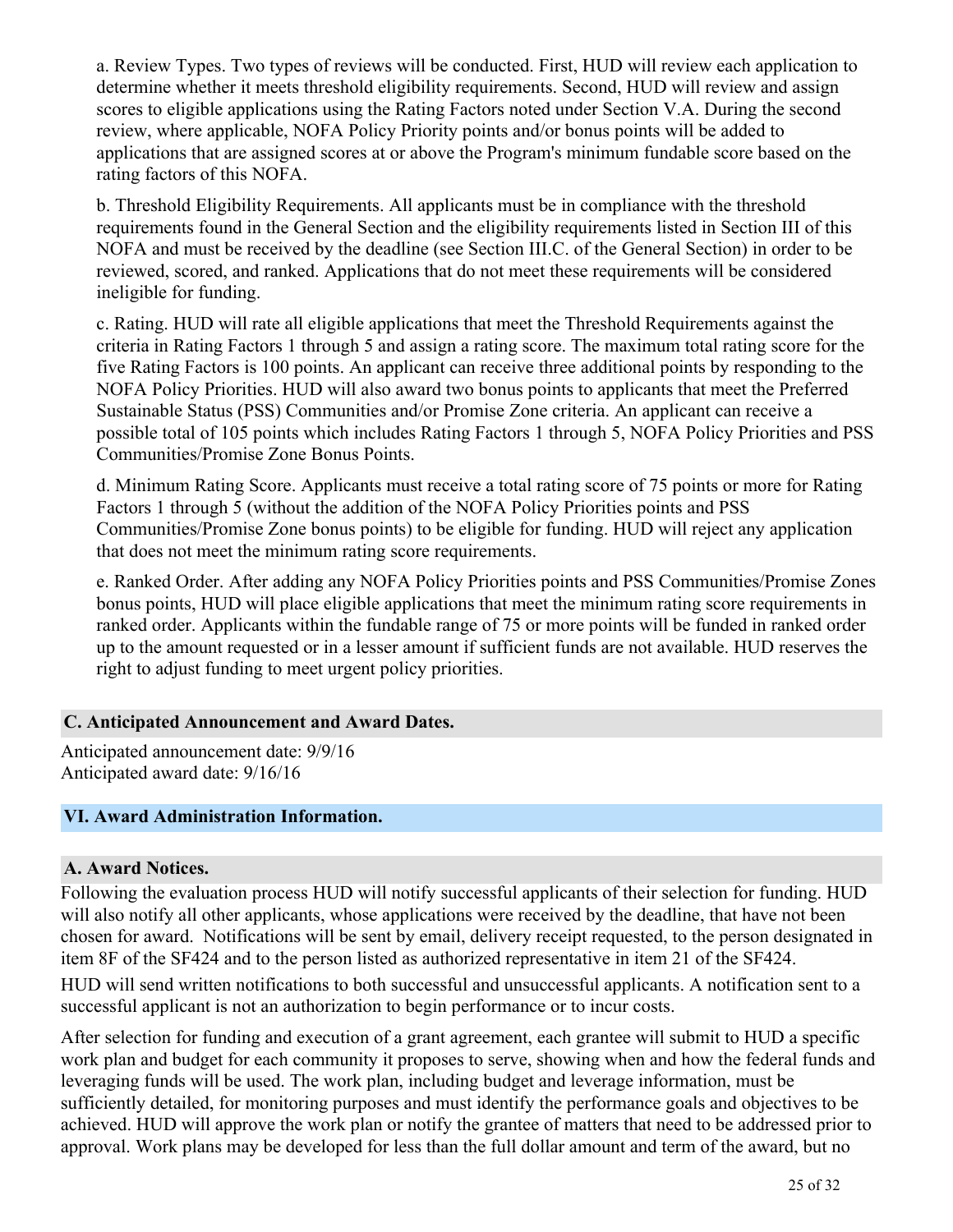HUD-funded costs may be incurred for any activity until the work plan is approved by HUD. All activities are also subject to the environmental requirements in Section VI.B. of this notice.

Consistent with Section V.C.15 of the General Section and 2 CFR 200.112 and 200.318, after selection, but prior to award, applicants selected for funding will be required to provide HUD with an up-to-date copy of their written Code of Conduct. An applicant who previously submitted an application and included a copy of its code of conduct will not be required to submit another copy if the applicant is listed on http://www.hud.gov/offices/adm/grants/codeofconduct/cconduct.cfm and the information on file has not been revised.

# **B. Administrative, National and Department Policy Requirements.**

For this NOFA, the following requirements apply:

# **Ensuring the Participation of Small Disadvantaged Business, and Women-Owned Business.**

HUD is committed to ensuring that small businesses, small disadvantaged businesses, and women-owned businesses participate fully in the direct contracting and contracting opportunities generated by HUD's financial assistance. State, local, and Indian tribal governments are required by 24 CFR 85.36(e) to take all necessary affirmative steps in contracting for the purchase of goods or services to assure that minority firms, women-owned business enterprises, and labor surplus area firms are used whenever possible or as specified in the Program NOFAs. Nonprofit recipients of assistance (grantees and subgrantees) are required by 24 CFR 84.44(b) to make positive efforts to utilize small businesses, minority-owned firms, and women's business enterprises, whenever possible.

# **Environmental Review.**

Individual project sites to be funded by awards under this NOFA may not be known at the time the individual grant agreements are awarded and also may not be known when some of the individual subgrants are made. Selection for funding does not constitute approval of individual project sites. After selection for funding, HUD will perform an environmental review of individual sites in accordance with 24 CFR Part 50, as applicable, when the sites are identified. Therefore, in accordance with 24 CFR 50.3(h), the application shall contain assurances to HUD that the applicant agrees to assist HUD to comply with 24 CFR Part 50, and will: 1) supply HUD with all available, relevant information necessary for HUD to perform for each property any environmental review required by 24 CFR Part 50; 2) carry out mitigating measures required by HUD or select alternate eligible property; and 3) not acquire, rehabilitate, convert, lease, repair, demolish or construct property, nor commit or expend HUD or local funds for these program activities with respect to any eligible property, until HUD approval of the property is received.

# **Equal Access to HUD-assisted or HUD-insured Housing.**

HUD is committed to ensuring that its housing programs are open to all eligible individuals and families regardless of sexual orientation, gender identity or marital status. HUD funding recipients and subrecipients must comply with 24 CFR 5.105(a)(2) in connection with determining eligibility for housing assisted with HUD funds or subject to an FHA-insured mortgage, and in connection with making such housing available. This includes making eligibility determinations and making housing available regardless of actual or perceived sexual orientation, gender identity, or marital status, and prohibiting inquiries about sexual orientation or gender identity for the purpose of making eligibility determinations or making housing available. Applicants are encouraged to become familiar with these requirements, HUD's definitions of sexual orientation and gender identity at 24 CFR 5.100, clarifications to HUD's definition of family at 24 CFR 5.403, and other regulatory changes made through HUD's Equal Access Rule, published in the Federal Register at 77 FR 5662 (Feb. 3, 2012).

# **Equal Protection for Faith-based and Community Organizations.**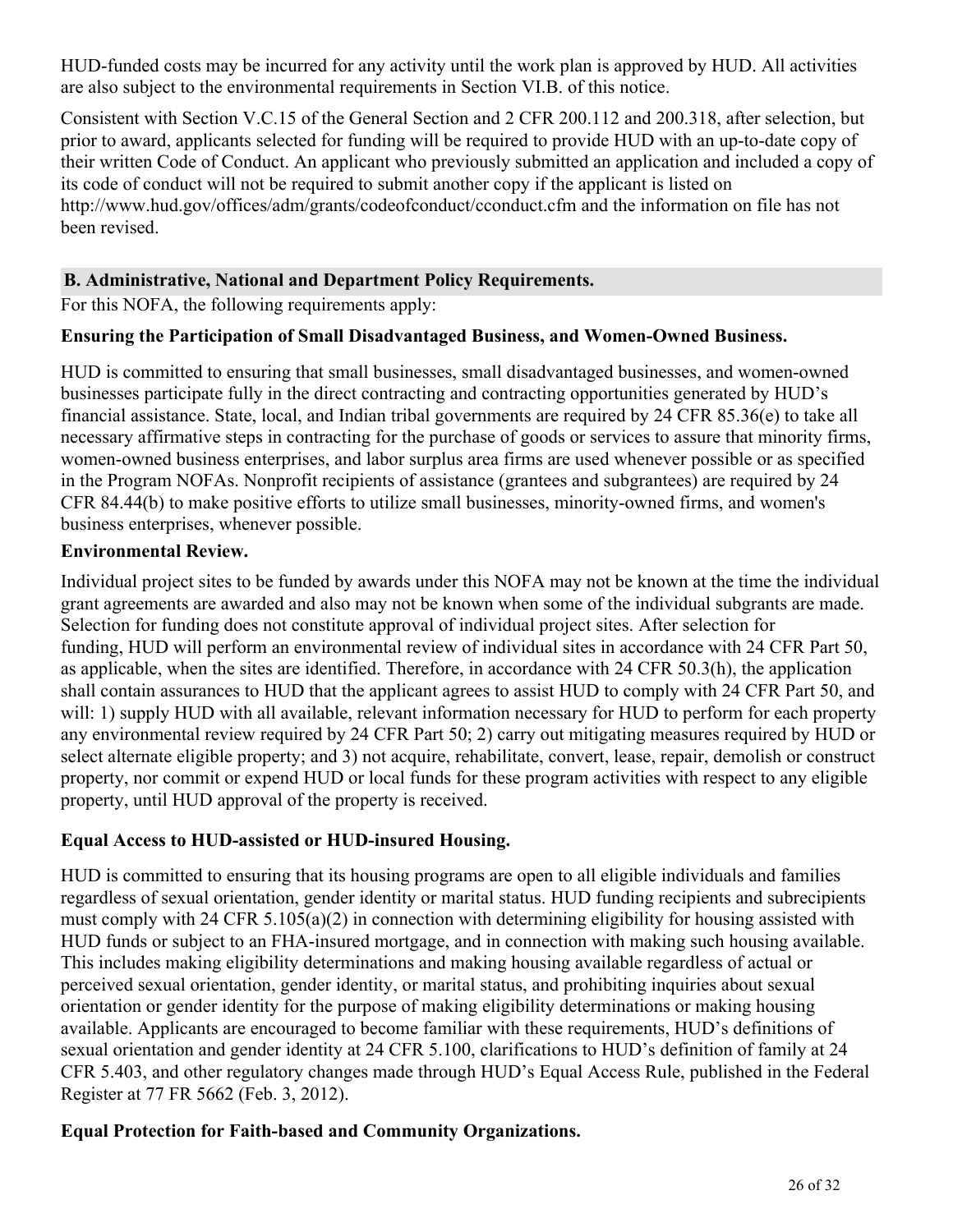Executive Order 13279, "Equal Protection of the Laws for Faith-based and Community Organizations," and Executive Order 13559, "Fundamental Principles and Policymaking Criteria for Partnerships with Faith-Based and Other Neighborhood Partnerships." Faith-based organizations are eligible to participate in HUD's programs and activities on the same basis as any other organization. HUD's regulation on the equal participation of faith-based organizations, consistent with Executive Order 13279, is at 24 CFR 5.109. Additionally, several HUD programs, particularly programs administered by the Office of Community Planning and Development, are subject to program-specific rules. The rule at 24 CFR 5.109 provides, among other things, that religious organizations may not engage in inherently religious activities as part of a HUD-funded program or activity; a religious organization that participates in a HUD-funded program or activity may retain its independence and continue to carry out its mission; and an organization that receives direct federal funds from HUD is not permitted to discriminate against a program beneficiary or prospective program beneficiary on the basis of religion or religious belief in providing program assistance. Executive Order 13559 amended Executive Order 13279 to require additional protections for program beneficiaries. HUD is preparing a proposed rule that will amend its current regulations at 24 CFR 5.109 and elsewhere to implement the provisions of E.O. 13559 in accordance with the process set out in OMB Memorandum M-13-19. However, some program-specific rules have been amended to reflect the new provisions of E.O. 13559. Recipients and subrecipients of funds subject to those amended rules must comply with the new regulatory provisions.

# **Real Property Acquisition and Relocation.**

Except as otherwise provided by federal statute, HUD-assisted programs or projects are subject to the Uniform Relocation Assistance and Real Property Acquisition Policies Act of 1970, as amended (Uniform Act or URA) (42 U.S.C. 4601-4655), and the government-wide implementing regulations issued by the Federal Highway Administration at 49 CFR part 24. The Uniform Act applies to acquisitions of real property and displacements resulting from the acquisition, rehabilitation, or demolition of real property for Federal or federally-assisted programs or projects. With certain limited exceptions, real property acquisitions for programs or projects that receive federal financial assistance from HUD must comply with 49 CFR part 24, subpart B.

To be exempt from the URA's acquisition requirements, real property acquisitions conducted without the threat or use of eminent domain, commonly referred to as "voluntary acquisitions," must satisfy the applicable requirements of 49 CFR 24.101(b)(1) through (5). Records demonstrating compliance with these requirements must be maintained by the recipient. The URA's relocation requirements remain applicable to any tenant who is displaced by an acquisition that meets the requirements of 49 CFR 24.101(b) (1) through (5).

The relocation requirements of the Uniform Act, and its implementing regulations at 49 CFR part 24, cover any person who moves permanently from real property or moves personal property from real property as a direct result of acquisition, rehabilitation, or demolition for a program or project receiving HUD assistance. While there are no URA statutory provisions for "temporary relocation", the URA regulations recognize that there are circumstances where a person will not be permanently displaced but may need to be moved from a project for a short period of time. Appendix A of the URA regulation (49 CFR 24.2(a)(9)(ii)(D)) explains that any tenant who has been temporarily relocated for a period beyond one year must be contacted by the displacing agency and offered URA permanent relocation assistance. Some HUD program regulations provide additional protections for temporarily relocated tenants. Before planning their project, applicants must review the regulations for the programs for which they are applying. Generally, the URA does not apply to displacements resulting from the demolition or disposition of public housing covered by Section 18 of the United States Housing Act of 1937. Individual Program NOFAs may have additional relocation guidance and requirements.

Additional resources and guidance pertaining to real property acquisition and relocation for HUD-funded programs and projects are available on HUD's Real Estate Acquisition and Relocation website at www.hud.gov/relocation. Applicable laws and regulations, policy and guidance, publications, training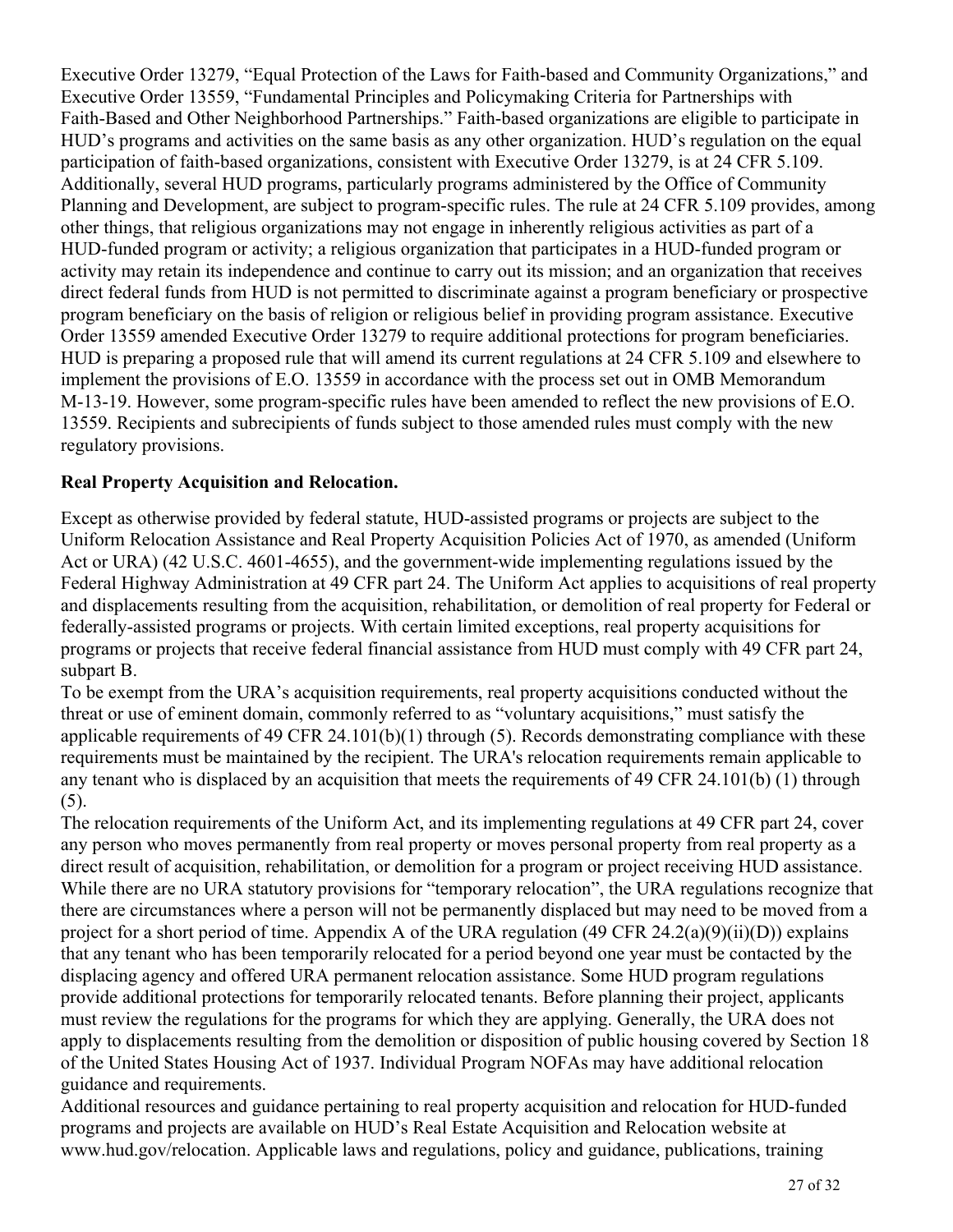resources, and a listing of HUD contacts are also available for applicants who have questions or are in need of assistance.

# **Participation in a HUD-Sponsored Program Evaluation.**

As a condition of the receipt of financial assistance under a Program NOFA, all successful applicants will be required to cooperate with all HUD staff, contractors, or designated grantees performing research or evaluation studies funded by HUD.

# **OMB Administrative Requirements and Cost Principles.**

Unless excepted under 24 CFR chapters I through IX, the Uniform Administrative Requirements, Cost Principles, and Audit Requirements for Federal Awards, set forth in 2 CFR part 200, shall apply to Federal Awards made by the Department of Housing and Urban Development to non-Federal entities.

# **Drug-Free Workplace.**

Applicants awarded funds from HUD are subject to 2 CFR part 2429, which implements the Drug-Free Workplace Act of 1988 (41 U.S.C. 701, et seq.), as amended, and required to provide a drug-free workplace. Compliance with this requirement means that the applicant will:

a. Publish a statement notifying employees that it is unlawful to manufacture, distribute, dispense, possess, or use a controlled substance in the applicant's workplace and such activities are prohibited. The statement must specify the actions that will be taken against employees for violation of this prohibition. The statement must also notify employees that, as a condition of employment under the federal award, they are required to abide by the terms of the statement and that each employee must agree to notify the employer in writing if the employee is convicted for a violation of a criminal drug statute occurring in the workplace, no later than 5 calendar days after such conviction.

b. Establish an ongoing drug-free awareness program to inform employees about:

(1) The dangers of drug abuse in the workplace;

(2) The applicant's policy of maintaining a drug-free workplace;

(3) Available drug counseling, rehabilitation, or employee assistance programs; and

(4) The penalties that may be imposed upon employees for drug abuse violations occurring in the workplace. c. Notify HUD and other federal agencies providing funding in writing within 10 calendar days after receiving notice from an employee of a drug abuse conviction or otherwise receiving actual notice of a drug abuse conviction. The notification must be provided in writing to HUD's Office of Strategic Planning and Management, Grants Management Division, Department of Housing and Urban Development, 451 7th Street, SW, Room 3156, Washington DC 20410-3000, along with the following information:

(1) The program title and award number for each HUD award covered;

- (2) The HUD staff contact name, telephone and fax numbers;
- (3) A grantee contact name, telephone and fax numbers; and

(4) The convicted employee's position and title.

d. Require that each employee engaged in the performance of the federally funded award be given a copy of the drug-free workplace statement required in item (a) above and notify the employee that one of the following actions will be taken against the employee within 30 calendar days of receiving notice of any drug abuse conviction:

(1) Institution of a personnel action against the employee, up to and including termination consistent with requirements of the Rehabilitation Act of 1973 (29 U.S.C. 794), as amended; or

(2) Imposition of a requirement that the employee participate satisfactorily in a drug abuse assistance or rehabilitation program approved for such purposes by a federal, state, or local health, law enforcement, or other appropriate agency.

e. Identify to the agency making the award all known workplaces under the award. The workplace identification must include the actual address of buildings or other sites where work under the award will take place. The applicant must also inform the agency of any workplace changes during the performance of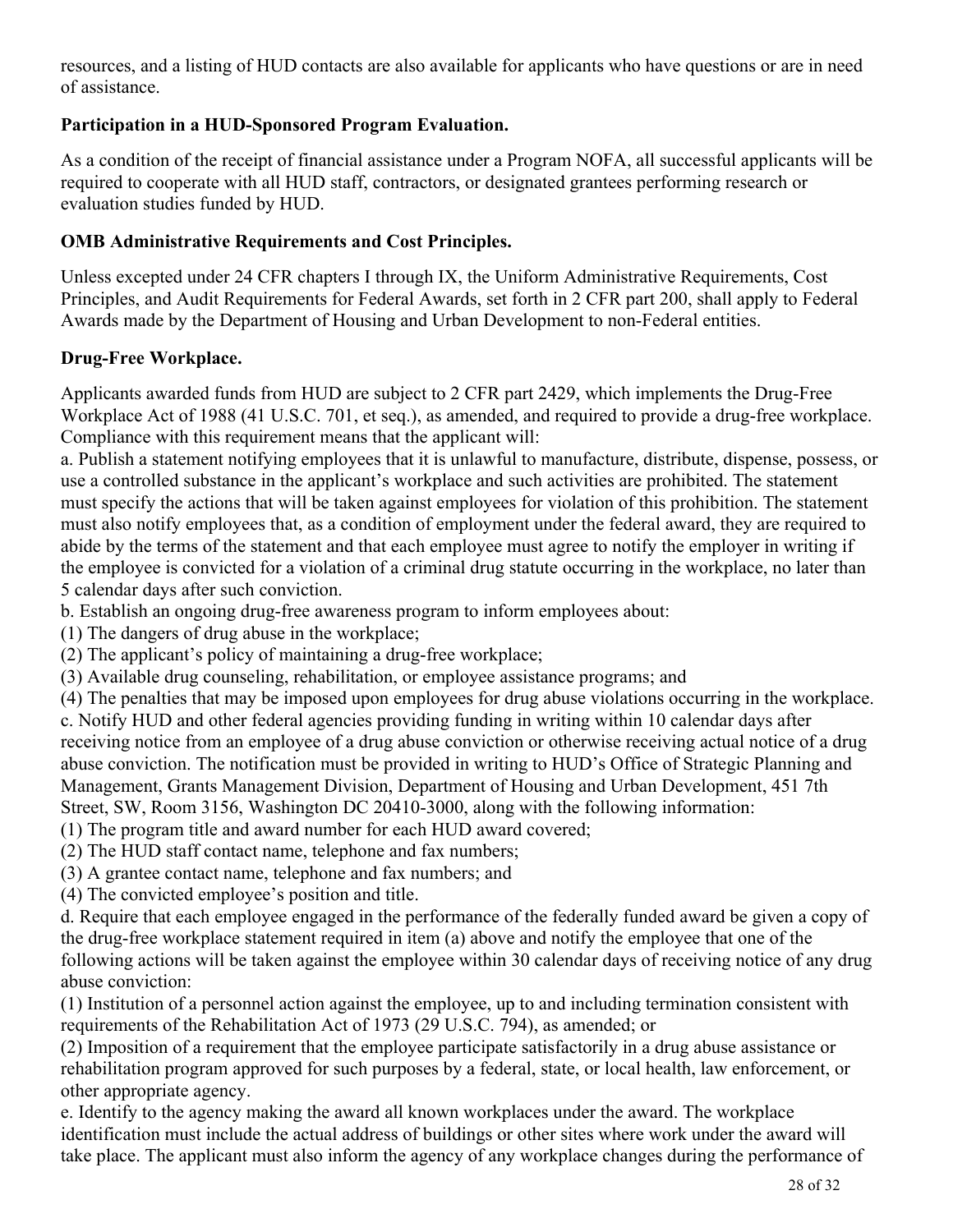the award. The identification of the workplaces must occur either:

(1) At the time of application or upon award; or

(2) In documents the applicant keeps on file in its offices during performance of the award, in which case the applicant must make the information available for inspection upon request by the agency.

# **C. Reporting.**

**1. Race and Ethnicity Data Reporting Form.** HUD requires grantees that provide HUD-funded program benefits to individuals or families to report data on the race and ethnicity of those individuals receiving such benefits. Grantees that provide benefits to individuals during the period of performance, whether directly or through subrecipients or contractors, must report the data using the Race and Ethnic Data Reporting Form found on Grants.gov. The form is a data collection based on the standards published by OMB on August 13, 2002.

2. Grantees will be required to report to HUD, as specified in the grant agreement. Performance reports shall include reports on both performance and financial progress under work plans and shall include reports on the commitment and expenditure of private matching resources utilized through the end of the reporting period. Reports shall conform to the reporting requirements of 2 CFR Part 200 and HUD implementing regulations.

3. Additional information or increased frequency of reporting may be required by HUD at any time during the grant agreement, if HUD finds such reporting to be necessary for monitoring purposes or to comply with government-wide reporting requirements. Additional reporting requirements may be required by the General Section in conjunction with selected HUD NOFA policy priorities under Section V.A.2 of this NOFA.

4. To further the consultation process and share the results of progress to date, the Secretary may require grantees to present and discuss their performance reports at annual meetings in Washington, DC, during the life of the award.

5. The performance reports must contain the information required under 2 CFR Part 200 and HUD implementing regulations, including a comparison of actual accomplishments with the objectives and performance goals of the work plans. In the work plans, each grantee will identify performance goals and objectives or policy priorities established for each community in which it proposes to work and appropriate measurements under the work plan, such as the number of housing units and facilities each CDC or CHDO produces annually during the grant period and the average cost of such units. The performance reports will also include a discussion of the reasonableness of the unit costs, the reasons for slippage if established objectives and goals are not met, and additional pertinent information.

6. A final performance report, in the form described in paragraph (1) immediately above, shall be provided to HUD by each grantee within 90 days after the completion date of the award.

7. Federal Financial Reports (SF-425) shall be submitted semi-annually.

8. Transparency Act Reporting.

 a. Recipient Reporting to Meet the Requirements of the Federal Financial Assistance Accountability and Transparency Act of 2006, as amended (P.L. 109-282).

(1) Prime Awardee Reporting. Prime recipients of HUD financial assistance are required to report subawards in the federal government-wide website www.fsrs.gov or its successor system. Starting with awards made October 1, 2010, prime financial assistance awardees receiving funds directly from HUD are required to report subawards and executive compensation information both for the prime award and subaward recipients, including awards made as pass-through awards or awards to vendors, where both the initial award is \$25,000 or greater or the cumulative award will be \$25,000 or greater if funded incrementally as directed by HUD in accordance with 2 CFR Part 200. If subaward recipients' executive compensation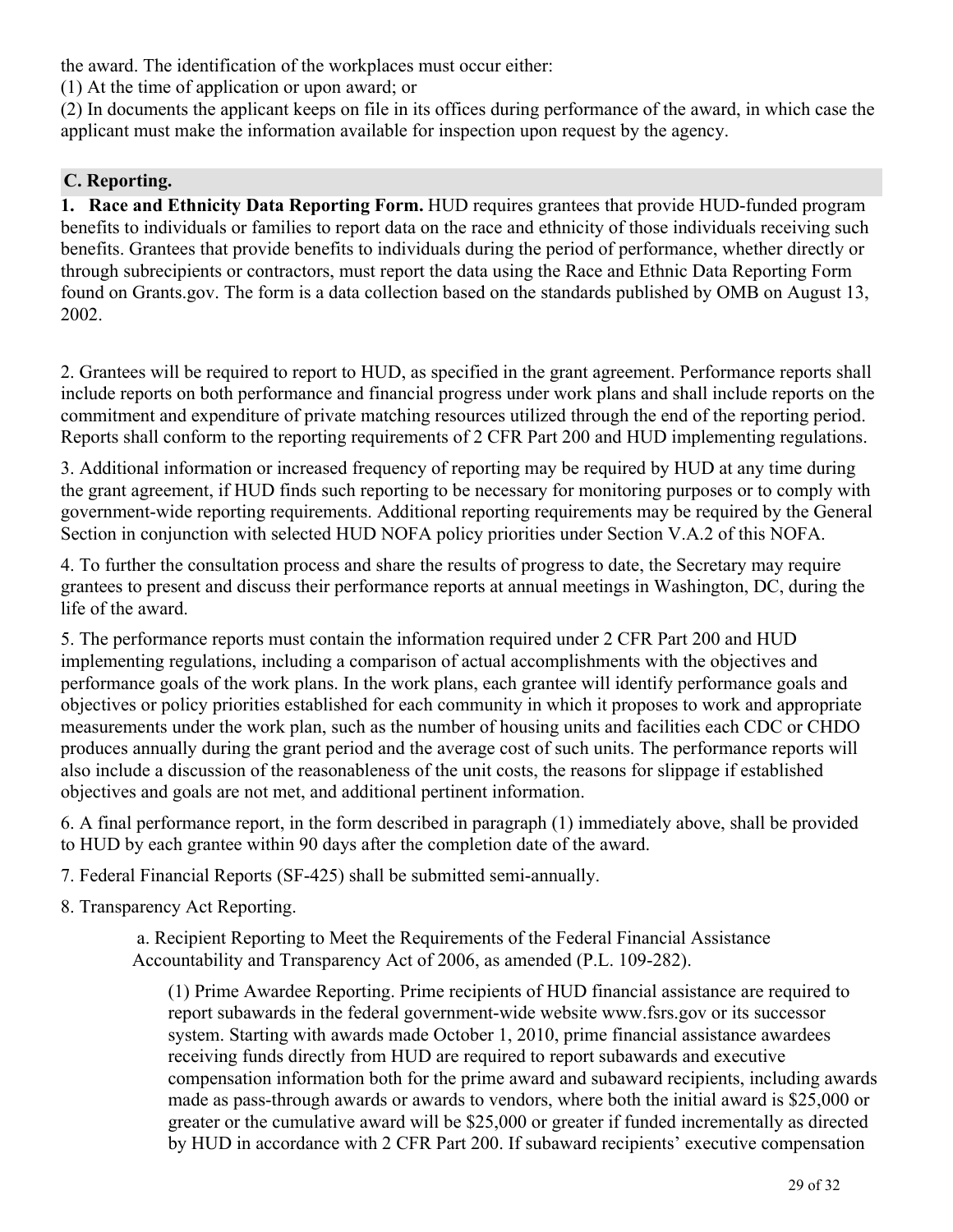is reported through the System of Award Management (SAM), the prime recipient is not required to report this information. The reporting of award and subaward information is in accordance with the requirements of Federal Financial Assistance Accountability and Transparency Act of 2006, as amended by section 6202 of Public Law 110-252, hereafter referred to as the "Transparency Act" and OMB Guidance issued to the Federal agencies on September 14, 2010 (75 FR 55669) and in 2 CFR Part 200. The prime awardee will have until the end of the month plus one additional month after a subaward or pass-through award is obligated to fulfill the reporting requirement. Prime recipients are required to report the following information for applicable subawards. This information will be displayed on a public government website pursuant to the Transparency Act.

i. Name of entity receiving award;

ii. Amount of award;

iii. Funding agency;

iv. North American Industry Classification System (NAICS) code for

contracts/CFDA number for financial assistance awards;

v. Program source (RCB and authorizing legislation);

vi. Award title descriptive of the purpose of the funding action;

vii. Location of the entity (including Congressional district);

viii. Place of Performance (including Congressional district);

ix. Unique identifier of the entity and its parent; and

x. Total compensation and names of top five executives.

For the purposes of reporting into the FFATA Sub-award Reporting System (FSRS) reporting site, the unique identifier is the Dun and Bradstreet Universal Numbering System (DUNS) number the entity has obtained from Dun and Bradstreet, and for Prime awardees the DUNS number registered in SAM.

(2) Prime Grant Awardee Executive Compensation Reporting. Prime awardees must also report in the government-wide website the total compensation and names of the top five executives in the prime awardee organization if:

(i) More than 80 percent of the annual gross revenues are from the Federal government, and those revenues are greater than \$25 million annually; and

(ii) Compensation information is not readily available through reporting to the Securities Exchange Commission (SEC.)

(3) Subaward Executive Compensation Reporting. Prime awardees must also report in the government-wide website the total compensation and names of the top five executives in the subawardees if:

(i) More than 80 percent of the annual gross revenues are from the Federal government, and those revenues are greater than \$25 million annually; and

(ii) This required compensation information is not readily available through reporting to the Securities Exchange Commission (SEC). If the subaward recipient's executive compensation is reported through SAM, the prime recipient is not required to report the information again.

(4) Transparency Act Reporting Exemptions. The Transparency Act exempts any sub-awards less than \$25,000 made to individuals and any sub-awards less than \$25,000 made to an entity whose annual expenditures are less than \$300,000. Subawards with a cumulative total of \$25,000 or greater are subject to subaward reporting beginning the date the subaward total award amount reaches \$25,000. The Transparency Act also prohibits reporting of any classified information. Any other exemptions to the requirements must be approved by the Office of Management and Budget.